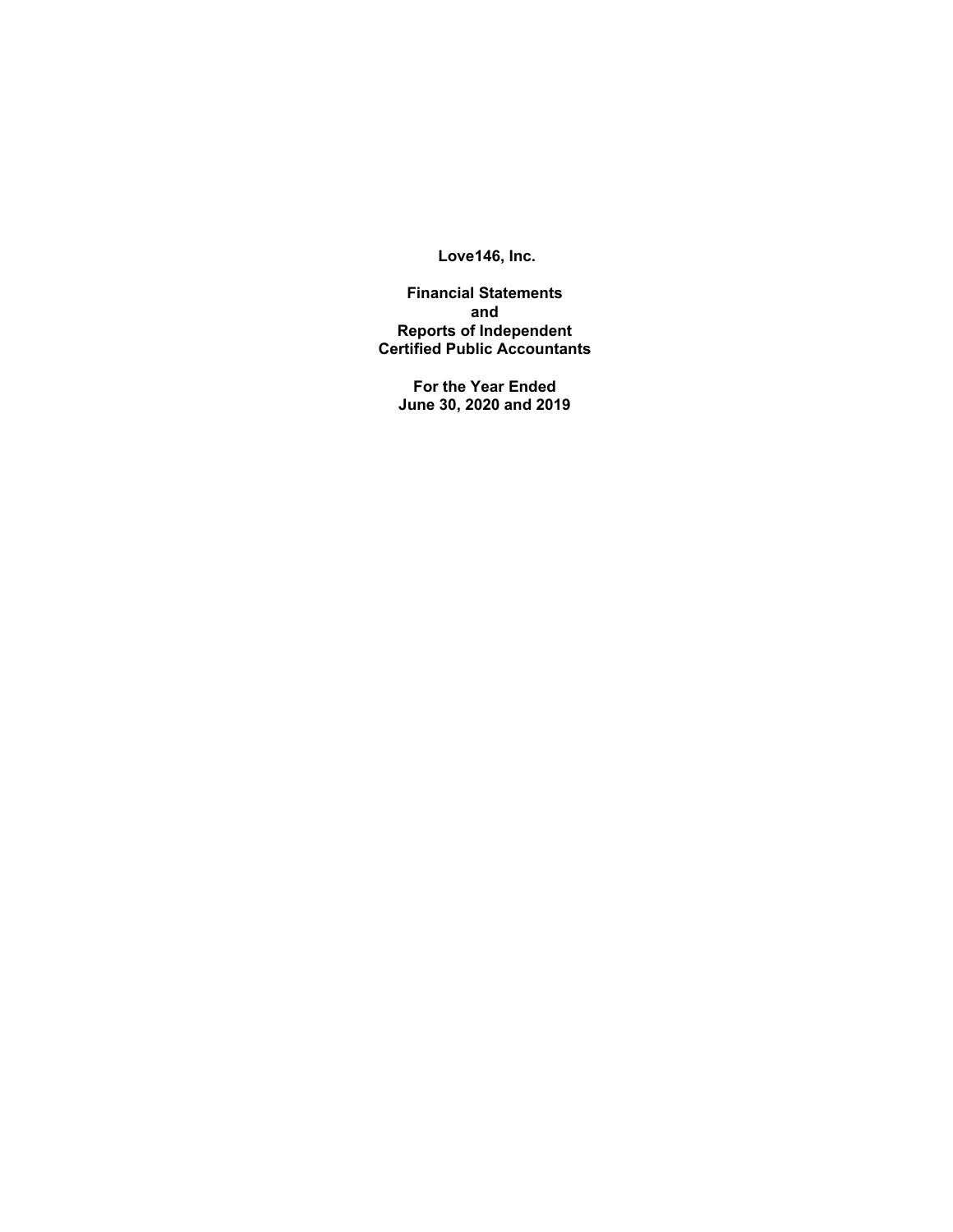### **Love146, Inc. Table of Contents As of June 30, 2020 and 2019**

# **Financial Statements**

| <b>Statement of Financial Position</b>                                                                                                                                                                    | 1   |
|-----------------------------------------------------------------------------------------------------------------------------------------------------------------------------------------------------------|-----|
| <b>Statement of Activities</b>                                                                                                                                                                            | 2   |
| <b>Statement of Functional Expenses</b>                                                                                                                                                                   | 3   |
| <b>Statement of Cash Flows</b>                                                                                                                                                                            | 5   |
| Notes to the Financial Statements                                                                                                                                                                         | 6   |
| <b>Report on Other Legal and Regulatory Requirements</b>                                                                                                                                                  |     |
| Report on Internal Control over Financial Reporting and on Compliance and Other<br>Matters Based on an Audit of Financial Statements Performed in Accordance with<br><b>Government Auditing Standards</b> | ii  |
| <b>Federal Single Audit (Uniform Guidance)</b>                                                                                                                                                            |     |
| Report on Compliance for Each Major Federal Program and Report on Internal<br>Control over Compliance In Accordance with the Uniform Guidance                                                             |     |
| Schedule of Expenditures of Federal Awards                                                                                                                                                                | 18  |
| Notes to Schedule of Expenditures of Federal Awards                                                                                                                                                       | 19  |
| Schedule of Findings and Questioned Costs                                                                                                                                                                 | 20  |
| <b>Connecticut State Single Audit</b>                                                                                                                                                                     |     |
| Report on Compliance for Each Major State Program; Report on Internal Control over<br>Compliance; and Report on the Schedule of Expenditures of State Financial                                           | iii |
| Assistance Required by the State Single Audit Act                                                                                                                                                         |     |
| Schedule of Expenditures of State Financial Assistance                                                                                                                                                    | 23  |
| Notes to the Schedule of Expenditures of State Financial Assistance                                                                                                                                       | 24  |
| State Financial Assistance Programs, Schedule of Findings and Questioned Costs                                                                                                                            | 25  |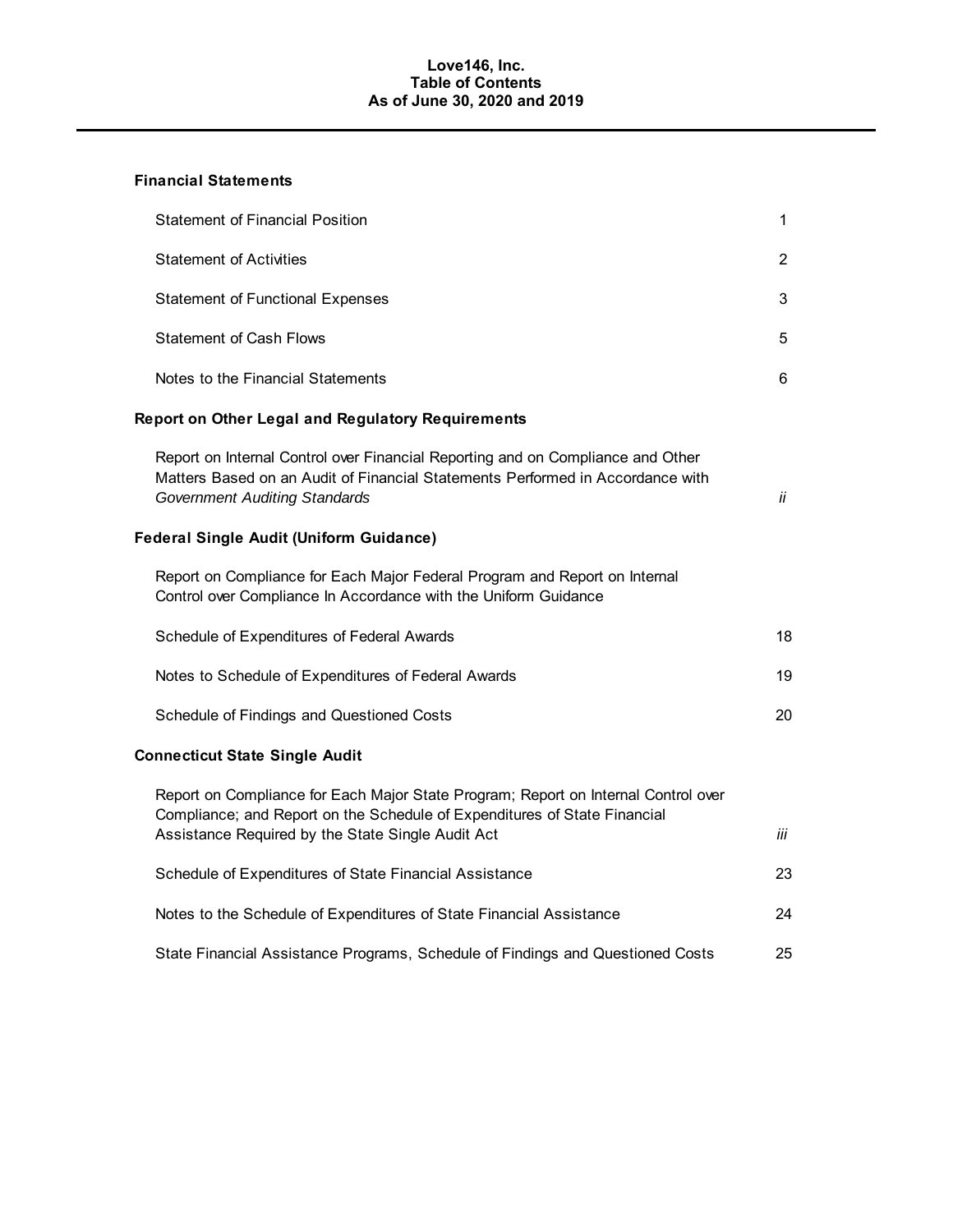

**CERTIFIED PUBLIC ACCOUNTANTS** 43 Enterprise Drive · Bristol, CT 06010-3990 · 860/582-6715 · Fax 860/585-6339

#### **Independent Auditor's Report**

Board of Directors Love146, Inc.

## **Report on the Financial Statements**

We have audited the accompanying financial statements of Love146, Inc., which comprise the statement of financial position as of June 30, 2020 and 2019, and the related statements of activities, functional expenses, and cash flows for the years then ended and the related notes to the financial statements.

#### *Management's Responsibility for the Financial Statements*

Management is responsible for the preparation and fair presentation of these financial statements in accordance with accounting principles generally accepted in the United States of America; this includes the design, implementation, and maintenance of internal control relevant to the preparation and fair presentation of financial statements that are free from material misstatement, whether due to fraud or error.

#### *Auditor's Responsibility*

Our responsibility is to express an opinion on these financial statements based on our audits. We conducted our audits in accordance with auditing standards generally accepted in the United States of America and the standards applicable to financial audits contained in *Government Auditing Standards*, issued by the Comptroller General of the United States. Those standards require that we plan and perform the audit to obtain reasonable assurance about whether the financial statements are free from material misstatement.

An audit involves performing procedures to obtain audit evidence about the amounts and disclosures in the financial statements. The procedures selected depend on the auditor's judgment, including the assessment of the risks of material misstatement of the financial statements, whether due to fraud or error. In making those risk assessments, the auditor considers internal control relevant to the entity's preparation and fair presentation of the financial statements in order to design audit procedures that are appropriate in the circumstances, but not for the purpose of expressing an opinion on the effectiveness of the entity's internal control. Accordingly, we express no such opinion. An audit also includes evaluating the appropriateness of accounting policies used and the reasonableness of significant accounting estimates made by management, as well as evaluating the overall presentation of the financial statements.

We believe that the audit evidence we have obtained is sufficient and appropriate to provide a basis for our audit opinion.

#### *Opinion*

In our opinion, the financial statements referred to above present fairly, in all material respects, the financial position of Love146, Inc. as of June 30, 2020, and the changes in its net assets and its cash flows for the years then ended in accordance with accounting principles generally accepted in the United States of America.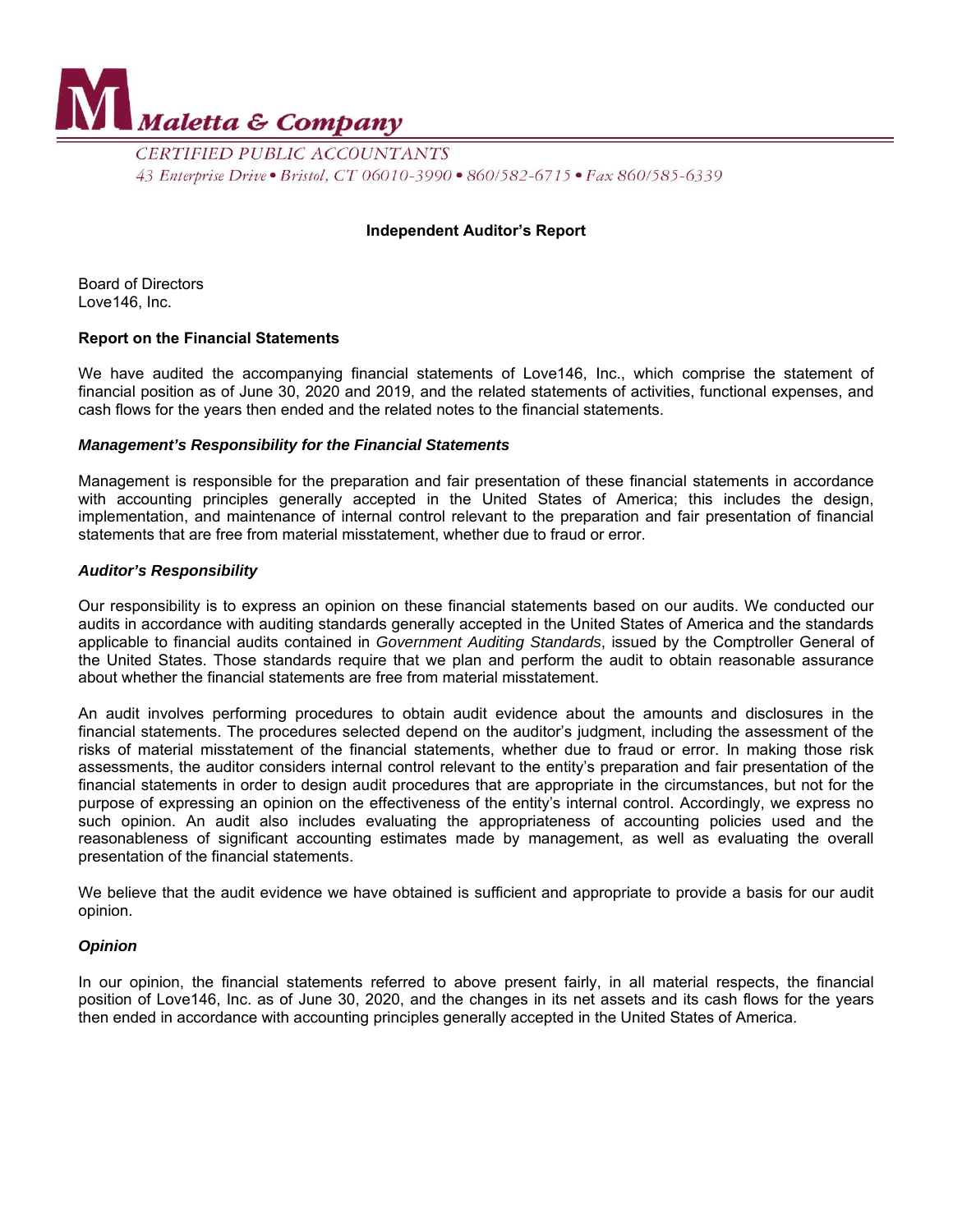#### *Other Matter*

#### *Other Information*

Our audit was conducted for the purpose of forming an opinion on the financial statements as a whole. The accompanying Schedule of Expenditures of Federal Awards and Schedule of Expenditures of State Financial Assistance are presented for purposes of additional analysis as required by the audit requirements of Title 2 U.S. Code of Federal Regulations (CFR) Part 200, *Uniform Administrative Requirements, Cost Principles, and Audit Requirements for Federal Awards* (Uniform Guidance) and the State of Connecticut Single Audit Act, and are not a required part of the financial statements. Such information is the responsibility of management and was derived from and relates directly to the underlying accounting and other records used to prepare the financial statements. The information has been subjected to the auditing procedures applied in the audit of the financial statements and certain additional procedures, including comparing and reconciling such information directly to the underlying accounting and other records used to prepare the financial statements or to the financial statements themselves, and other additional procedures in accordance with auditing standards generally accepted in the United States of America. In our opinion, the Schedule of Expenditures of Federal Awards and Schedule of Expenditures of State Financial Assistance are fairly stated in all material respects in relation to the financial statements as a whole.

#### **Other Reporting Required by** *Government Auditing Standards*

In accordance with *Government Auditing Standards*, we have also issued our report dated October 16, 2020 on our consideration of Love146, Inc.'s internal control over financial reporting and on our tests of its compliance with certain provisions of laws, regulations, contracts and grant agreements, and other matters. The purpose of that report is to describe the scope of our testing of internal control over financial reporting and compliance and the results of that testing, and not to provide an opinion on the internal control over financial reporting or on compliance. That report is an integral part of an audit performed in accordance with *Government Auditing Standards* in considering Love146, Inc.'s internal control over financial reporting and compliance.

Melitte :

Maletta & Company Certified Public Accountants

Bristol, Connecticut October 16, 2020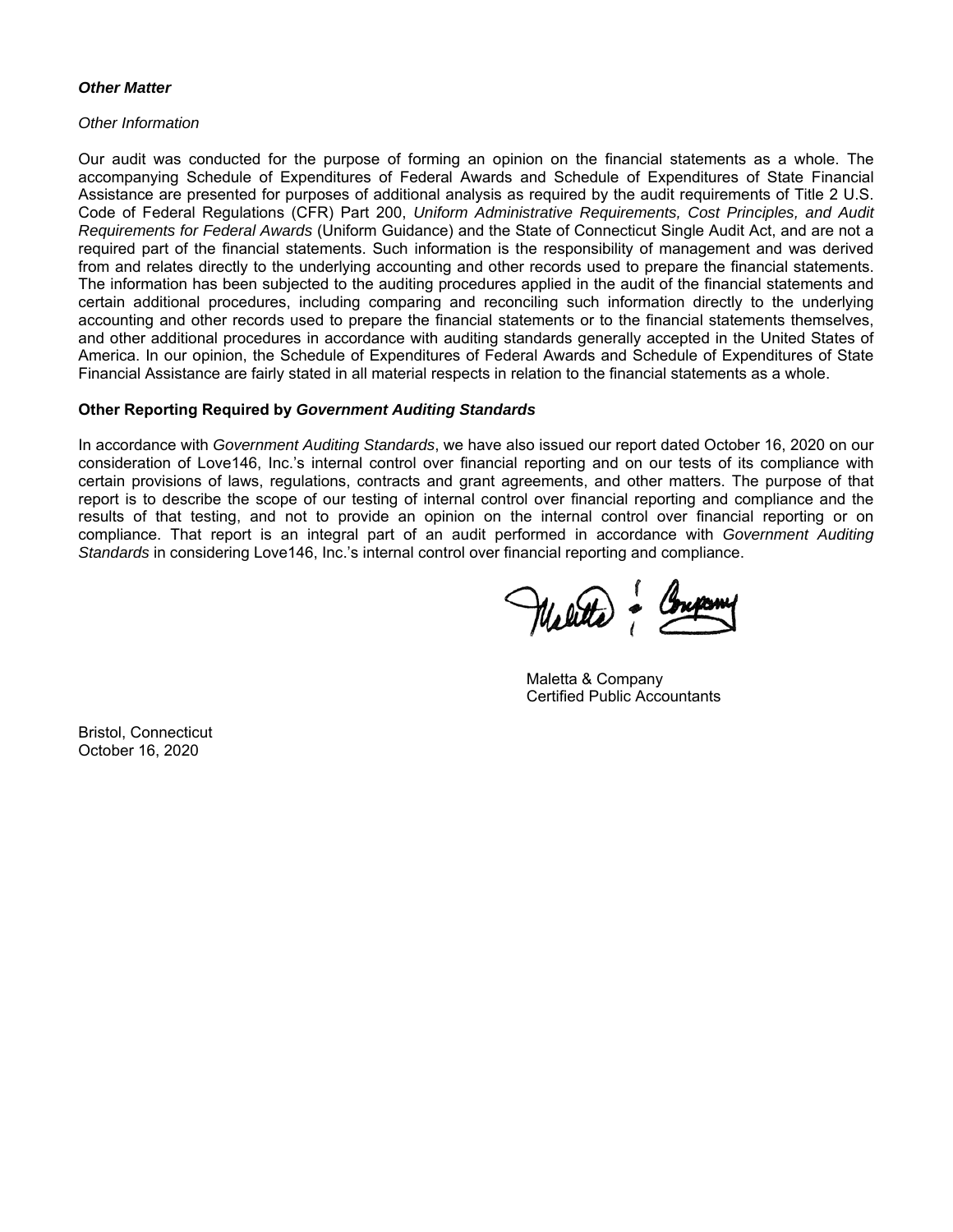### **Love146, Inc. Statement of Financial Position As of June 30, 2020 and 2019**

|                                         | 2020            |    | 2019                   |
|-----------------------------------------|-----------------|----|------------------------|
| <b>Assets</b>                           |                 |    |                        |
| <b>Current Assets</b>                   |                 |    |                        |
| Cash and Cash Equivalents               | \$<br>1,295,564 | \$ | 1,001,476              |
| Receivables                             | 184,916         |    | 72,903                 |
| Prepaid Expenses                        | 145,752         |    | 93,360                 |
| <b>Total Current Assets</b>             | 1,626,232       |    | $\overline{1,167,739}$ |
| Property and Equipment, Net             | 15,366          |    | 32,495                 |
| Deposits                                | 6,261           |    | 5,500                  |
| <b>Total Assets</b>                     | \$<br>1,647,859 | \$ | 1,205,734              |
| <b>Liabilities and Net Assets</b>       |                 |    |                        |
| <b>Current Liabilities</b>              |                 |    |                        |
| <b>Accounts Payable</b>                 | 8,360           |    | 51,627                 |
| <b>Accrued Expenses</b>                 | 97,803          |    | 46,451                 |
| <b>Deferred Revenue</b>                 | 10,050          |    | 10,454                 |
| <b>Total Current Liabilities</b>        | 116,213         |    | 108,532                |
| <b>Net Assets</b>                       |                 |    |                        |
| <b>Without Donor Restrictions</b>       | \$<br>1,323,146 | \$ | 1,035,098              |
| <b>With Donor Restrictions</b>          | 208,500         |    | 62,104                 |
| <b>Total Net Assets</b>                 | 1,531,646       |    | $\sqrt{1,097,202}$     |
| <b>Total Liabilities and Net Assets</b> | \$<br>1,647,859 | \$ | 1,205,734              |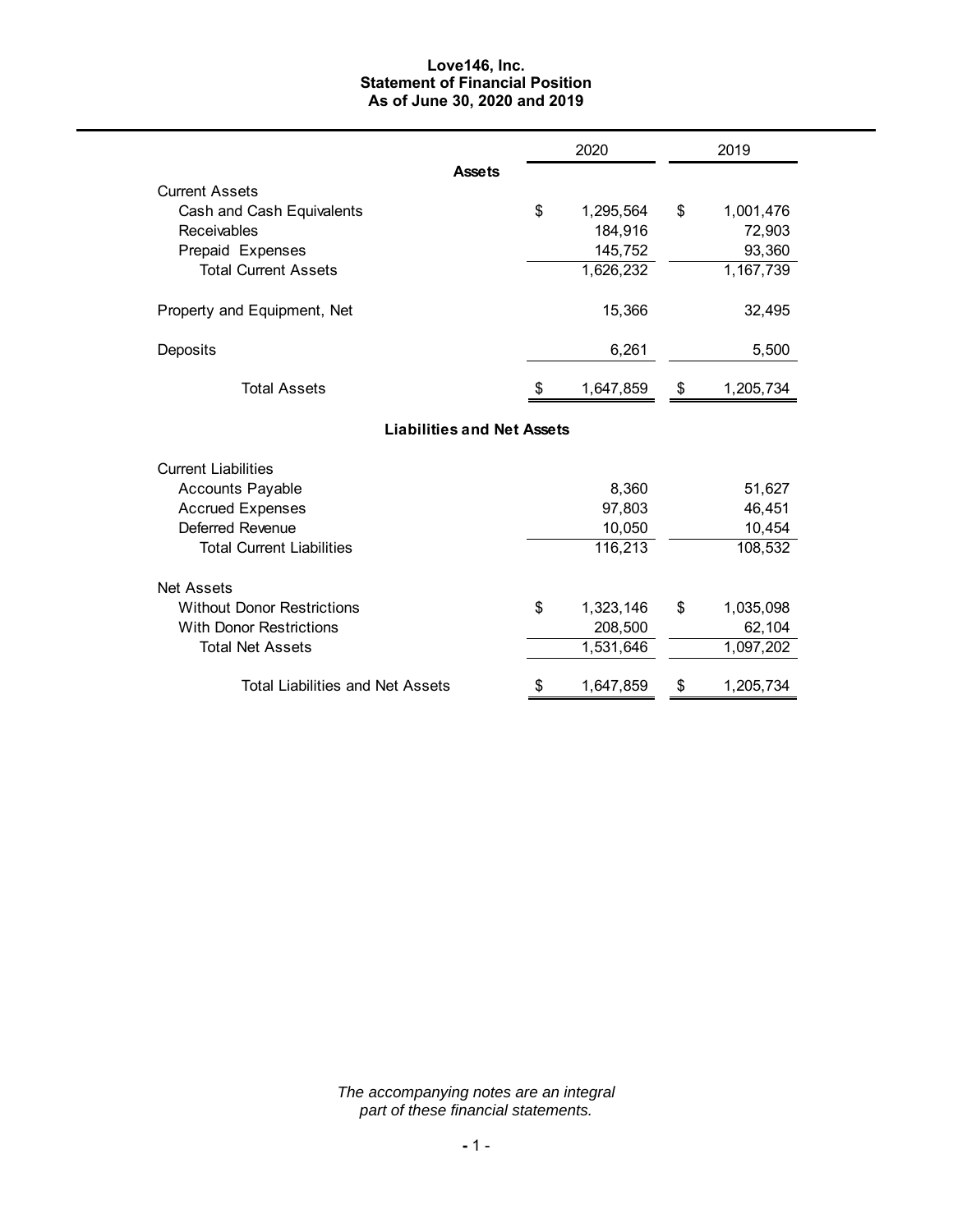#### **Love146, Inc. Statement of Activities For the Years Ended June 30, 2020 and 2019**

|                                                  | <b>Without Donor</b><br><b>Restrictions</b> |           | <b>With Donor</b><br><b>Restrictions</b> | 2020<br>Total   | <b>Without Donor</b><br><b>Restrictions</b> |            |    |          | <b>With Donor</b><br><b>Restrictions</b> |  | 2019<br>Total |
|--------------------------------------------------|---------------------------------------------|-----------|------------------------------------------|-----------------|---------------------------------------------|------------|----|----------|------------------------------------------|--|---------------|
| Revenues and Support                             |                                             |           |                                          |                 |                                             |            |    |          |                                          |  |               |
| Contributions                                    | \$                                          | 2,734,875 | \$<br>208,500                            | \$<br>2,943,375 | \$                                          | 2,679,149  | \$ | 62,104   | \$<br>2,741,253                          |  |               |
| <b>Government Grants</b>                         |                                             | 1,799,611 |                                          | 1,799,611       |                                             | 1,104,972  |    |          | 1,104,972                                |  |               |
| Special Events, net of Direct Benefits to Donors |                                             |           |                                          |                 |                                             |            |    |          |                                          |  |               |
| of \$12,627 (2020) and \$17,210 (2019)           |                                             | 81.131    |                                          | 81.131          |                                             | 28,071     |    |          | 28,071                                   |  |               |
| Program Service Fees                             |                                             | 97,736    |                                          | 97,736          |                                             | 133,775    |    |          | 133,775                                  |  |               |
| Reimagine Sales                                  |                                             |           |                                          |                 |                                             | 56,523     |    |          | 56,523                                   |  |               |
| <b>Interest</b>                                  |                                             | 981       |                                          | 981             |                                             | 4,510      |    |          | 4,510                                    |  |               |
| Other Income                                     |                                             | 11,978    |                                          | 11,978          |                                             | 24,320     |    |          | 24,320                                   |  |               |
| <b>Total Revenues Before Net Assets</b>          |                                             |           |                                          |                 |                                             |            |    |          |                                          |  |               |
| <b>Released from Restrictions</b>                |                                             | 4,726,312 | 208,500                                  | 4,934,812       |                                             | 4,031,320  |    | 62,104   | 4,093,424                                |  |               |
| Net Assets Released from Restrictions            |                                             | 62,104    | (62, 104)                                |                 |                                             | 17,500     |    | (17,500) |                                          |  |               |
| <b>Total Revenues</b>                            |                                             | 4,788,416 | 146,396                                  | 4,934,812       |                                             | 4,048,820  |    | 44,604   | 4,093,424                                |  |               |
| Expenses                                         |                                             |           |                                          |                 |                                             |            |    |          |                                          |  |               |
| Program Services                                 |                                             |           |                                          |                 |                                             |            |    |          |                                          |  |               |
| <b>Survivor Care</b>                             |                                             | 2,071,808 |                                          | 2,071,808       |                                             | 1,689,233  |    |          | 1,689,233                                |  |               |
| <b>Prevention Education</b>                      |                                             | 693,634   |                                          | 693,634         |                                             | 597,990    |    |          | 597,990                                  |  |               |
| Mobilization                                     |                                             | 71,000    |                                          | 71,000          |                                             | 94,086     |    |          | 94,086                                   |  |               |
| <b>Other Programs</b>                            |                                             | 398,461   |                                          | 398,461         |                                             | 384,711    |    |          | 384,711                                  |  |               |
| <b>Total Program Services</b>                    |                                             | 3,234,903 |                                          | 3,234,903       |                                             | 2,766,020  |    |          | 2,766,020                                |  |               |
| <b>Supporting Services</b>                       |                                             |           |                                          |                 |                                             |            |    |          |                                          |  |               |
| General and Administrative                       |                                             | 737,887   |                                          | 737,887         |                                             | 794,618    |    |          | 794,618                                  |  |               |
| Development and Fundraising                      |                                             | 527,578   |                                          | 527,578         |                                             | 520.765    |    |          | 520,765                                  |  |               |
| Reimagine                                        |                                             |           |                                          |                 |                                             | 222,898    |    |          | 222,898                                  |  |               |
| <b>Total Supporting Services</b>                 |                                             | 1,265,465 |                                          | 1,265,465       |                                             | 1,538,281  |    |          | 1,538,281                                |  |               |
| <b>Total Expenses</b>                            |                                             | 4,500,368 |                                          | 4,500,368       |                                             | 4,304,301  |    |          | 4,304,301                                |  |               |
| Change in Net Assets                             |                                             | 288,048   | 146,396                                  | 434,444         |                                             | (255, 481) |    | 44,604   | (210, 877)                               |  |               |
| Net Assets, Beginning of Year                    |                                             | 1,035,098 | 62,104                                   | 1,097,202       |                                             | 1,290,579  |    | 17,500   | 1,308,079                                |  |               |
| Net Assets, End of Year                          | \$                                          | 1,323,146 | \$<br>208,500                            | \$<br>1,531,646 | \$                                          | 1,035,098  | \$ | 62,104   | 1,097,202                                |  |               |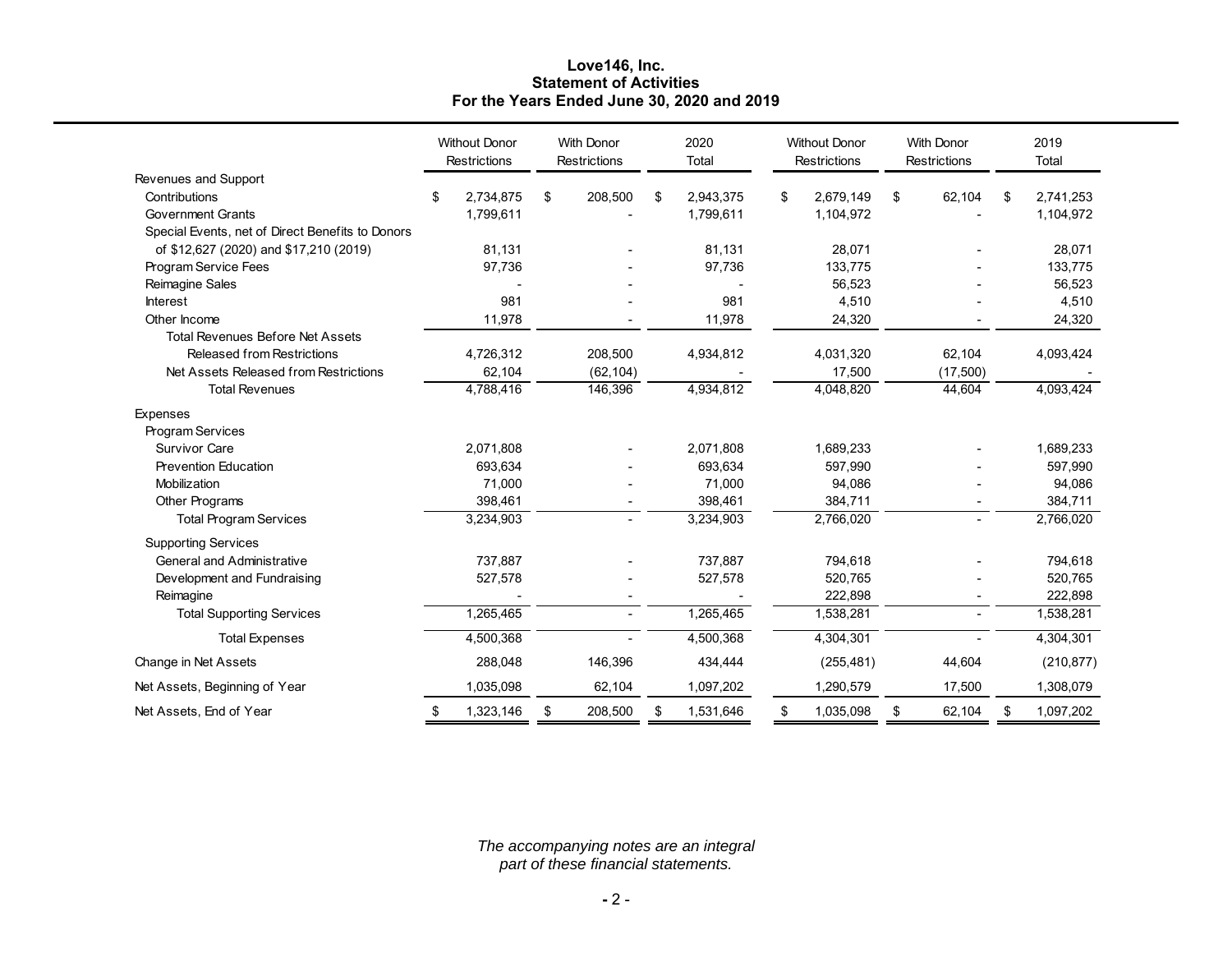#### **Love146, Inc. Statement of Functional Expenses For the Year Ended June 30, 2020**

|                                    | Program Services |               |              |               |             | <b>Supporting Services</b> |               |             |
|------------------------------------|------------------|---------------|--------------|---------------|-------------|----------------------------|---------------|-------------|
|                                    | Survivor         | Prevention    |              | Other         | Total       | General &                  | Development   | 2020        |
|                                    | Care             | Education     | Mobilization | Programs      | Programs    | Administrative             | & Fundraising | Total       |
| Personnel Expenses                 |                  |               |              |               |             |                            |               |             |
| <b>Salaries</b>                    | \$1,007,036      | 475,661<br>\$ | 41,870<br>\$ | 272,199<br>S. | \$1,796,766 | 489,697<br>\$              | 284,714<br>\$ | \$2,571,177 |
| Fringe Benefits                    | 119,440          | 36,748        | 8.176        | 52,905        | 217,269     | 46,044                     | 22,349        | 285,662     |
| Payroll Taxes                      | 82,981           | 39,195        | 3,450        | 22,430        | 148,056     | 40,352                     | 23,461        | 211,869     |
| <b>Total Personnel Expenses</b>    | 1,209,457        | 551,604       | 53,496       | 347,534       | 2,162,091   | 576,093                    | 330,524       | 3,068,708   |
| <b>Other Expenses</b>              |                  |               |              |               |             |                            |               |             |
| Program Expense                    | 166,428          |               |              |               | 166,428     |                            |               | 166,428     |
| Grant Expense                      | 400,052          | 3,200         |              |               | 403,252     |                            |               | 403,252     |
| Contract Labor                     | 111,863          | 18,837        | 4,500        | 7,371         | 142,571     | 20,234                     | 39,496        | 202,301     |
| <b>Travel and Related Expenses</b> | 20,433           | 43,320        | 4,036        | 4,634         | 72,423      | 10,436                     | 51,340        | 134,199     |
| Occupancy                          | 51,460           | 27,824        | 4,721        | 14,033        | 98,038      | 26,081                     | 14,046        | 138,165     |
| <b>Bank Fees</b>                   | 2,142            | 122           | 511          | 515           | 3,290       | 9,170                      | 49,600        | 62,060      |
| <b>Professional Fees</b>           | 10,941           | 12,174        | 837          | 1,610         | 25,562      | 57,893                     | 3,644         | 87,099      |
| Printing and Reproduction          | 216              | 5,781         | 495          | 2,646         | 9,138       | 1,357                      | 6,825         | 17,320      |
| Postage                            | 151              | 704           | 249          | 1,687         | 2,791       | 2,384                      | 16,316        | 21,491      |
| <b>Insurance</b>                   | 45,076           | 2,061         | 503          | 1,288         | 48,928      | 1,634                      | 1,410         | 51,972      |
| Supplies                           | 3,130            | 13,230        | 560          | 2,624         | 19,544      | 7,554                      | 3,857         | 30,955      |
| Telephone                          | 12,768           | 4,957         | 718          | 1,653         | 20,096      | 4,512                      | 2,890         | 27,498      |
| Staff Development                  | 15,638           | 3,565         |              | 4,365         | 23,568      | 9,379                      | 3,914         | 36,861      |
| Depreciation Expense               | 6,709            | 3,169         | 279          | 1,813         | 11,970      | 3,262                      | 1,897         | 17,129      |
| Office Equipment                   | 12,955           | 2,453         |              | 318           | 15,726      | 1,130                      | 28            | 16,884      |
| Dues and Subscriptions             | 2,389            | 511           |              | 75            | 2,975       | 3,844                      | 539           | 7,358       |
| Advertising and Other              |                  | 122           | 95           | 6,295         | 6,512       | 2,924                      | 1,252         | 10,688      |
| <b>Total Other Expenses</b>        | 862,351          | 142,030       | 17,504       | 50,927        | 1,072,812   | 161,794                    | 197,054       | 1,431,660   |
| <b>Total Expenses</b>              | \$2,071,808      | \$<br>693,634 | 71,000<br>S  | 398,461<br>\$ | \$3,234,903 | 737,887<br>\$              | 527,578<br>\$ | \$4,500,368 |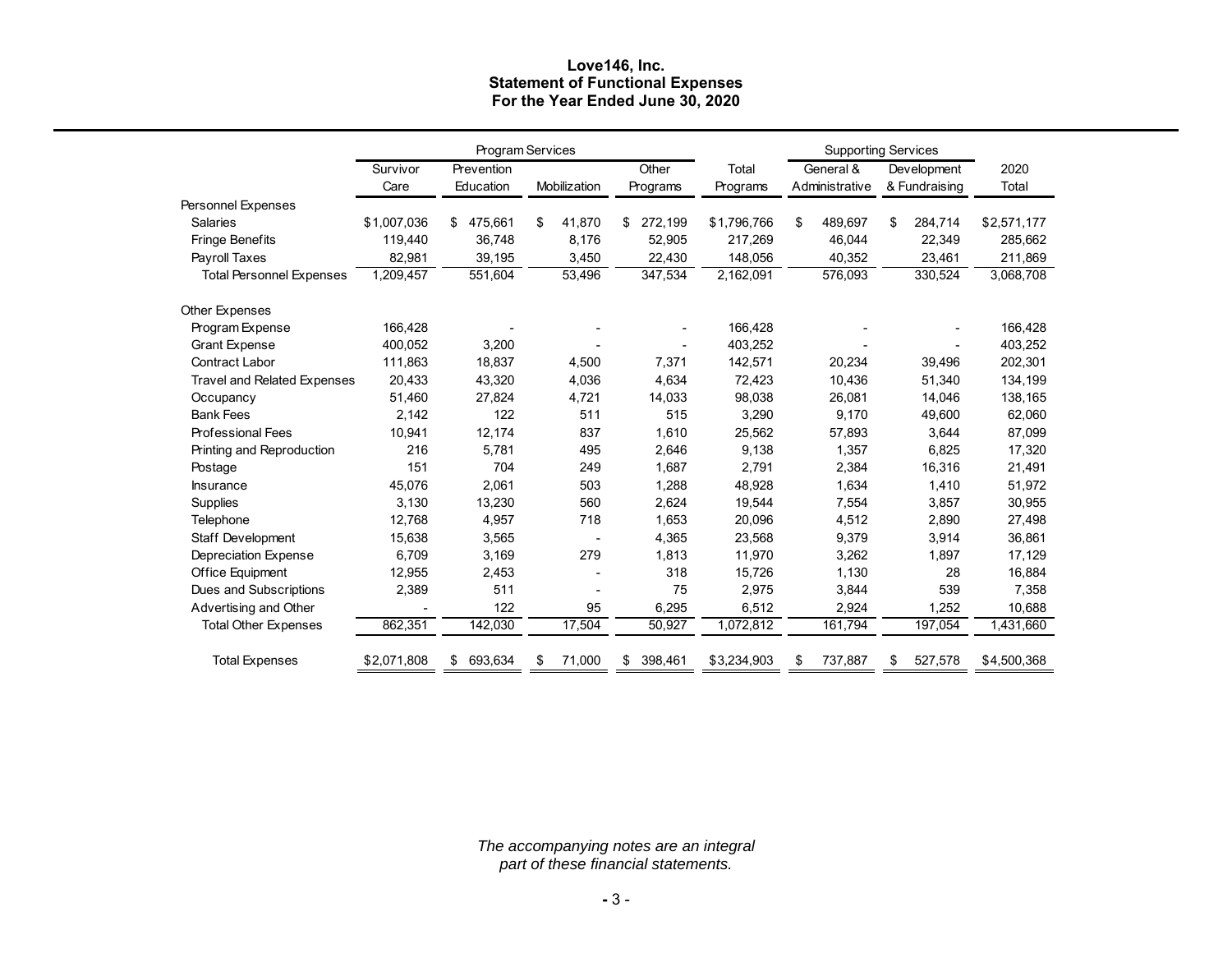#### **Love146, Inc. Statement of Functional Expenses For the Year Ended June 30, 2019**

|                                    | Program Services |               |              |                | <b>Supporting Services</b> |                |               |               |             |
|------------------------------------|------------------|---------------|--------------|----------------|----------------------------|----------------|---------------|---------------|-------------|
|                                    | Survivor         | Prevention    |              | Other          | Total                      | General &      | Development   |               | 2019        |
|                                    | Care             | Education     | Mobilization | Programs       | Programs                   | Administrative | & Fundraising | Reimagine     | Total       |
| Personnel Expenses                 |                  |               |              |                |                            |                |               |               |             |
| <b>Salaries</b>                    | 808,785<br>S     | 383,899<br>\$ | 51,394<br>\$ | 254,628<br>\$  | \$1,498,706                | 464,040<br>\$  | 236,351<br>\$ | \$<br>87,017  | \$2,286,114 |
| Fringe Benefits                    | 67,460           | 29,780        | 12,361       | 48,016         | 157,617                    | 45,660         | 15,257        | 10,567        | 229,101     |
| Payroll Taxes                      | 66,682           | 31,181        | 3,708        | 16,924         | 118,495                    | 42,522         | 19,300        | 6,944         | 187,261     |
| <b>Total Personnel Expenses</b>    | 942,927          | 444,860       | 67,463       | 319,568        | 1,774,818                  | 552,222        | 270,908       | 104,528       | 2,702,476   |
| Other Expenses                     |                  |               |              |                |                            |                |               |               |             |
| Program Expense                    | 93,736           |               |              |                | 93,736                     |                |               |               | 93,736      |
| <b>Grant Expense</b>               | 291,330          | 1,330         |              |                | 292,660                    |                |               |               | 292,660     |
| <b>Contract Labor</b>              | 117,594          | 15,212        | 7,000        | 15,454         | 155,260                    | 44,898         | 75.022        |               | 275,180     |
| <b>Travel and Related Expenses</b> | 74,205           | 78,525        | 4,166        | 17,661         | 174,557                    | 33,754         | 51,066        | 4,077         | 263,454     |
| Occupancy                          | 58,751           | 19,860        | 5,885        | 7,558          | 92,054                     | 44,528         | 20,290        | 72,325        | 229,197     |
| <b>Bank Fees</b>                   | 3,570            | 790           |              | 30             | 4,390                      | 8,182          | 50,475        | 1,781         | 64,828      |
| <b>Professional Fees</b>           | 13,131           | 5,306         | 721          | 1,265          | 20,423                     | 60,337         | 6,420         | 180           | 87,360      |
| Printing and Reproduction          | 515              | 14,439        |              | 2,355          | 17,309                     | 1,182          | 11.742        | 121           | 30,354      |
| Postage                            | 139              | 1,146         | 318          | 5,292          | 6,895                      | 2,666          | 11,051        | 585           | 21,197      |
| <b>Insurance</b>                   | 60,093           | 1,591         | 4,286        | 956            | 66,926                     | 1,601          | 8,357         | 1,431         | 78,315      |
| Supplies                           | 2,101            | 6,761         | 582          | 701            | 10,145                     | 13,232         | 2,038         | 6,188         | 31,603      |
| Telephone                          | 10,396           | 2,022         | 494          | 1,661          | 14,573                     | 7,006          | 2,187         | 3,612         | 27,378      |
| Staff Development                  | 14,433           | 1,402         | 21           | 130            | 15,986                     | 8,900          | 6,952         | 437           | 32,275      |
| Depreciation Expense               | 4,420            | 4,393         |              | 9,886          | 18,699                     | 12,523         | 479           | 23,687        | 55,388      |
| Office Equipment                   | 27               |               | 1,666        | 1,417          | 3,110                      | 2,023          | 258           |               | 5,391       |
| Dues and Subscriptions             | 1,773            | 50            | 504          | $\blacksquare$ | 2,327                      | 433            | 2,274         | 145           | 5,179       |
| Other                              | 92               | 303           | 980          | 777            | 2,152                      | 1,131          | 1,246         | 3,801         | 8,330       |
| <b>Total Other Expenses</b>        | 746,306          | 153,130       | 26,623       | 65,143         | 991,202                    | 242,396        | 249,857       | 118,370       | 1,601,825   |
| <b>Total Expenses</b>              | \$1,689,233      | 597,990<br>\$ | 94,086       | 384,711<br>\$  | \$2,766,020                | \$<br>794,618  | 520,765<br>\$ | \$<br>222,898 | \$4,304,301 |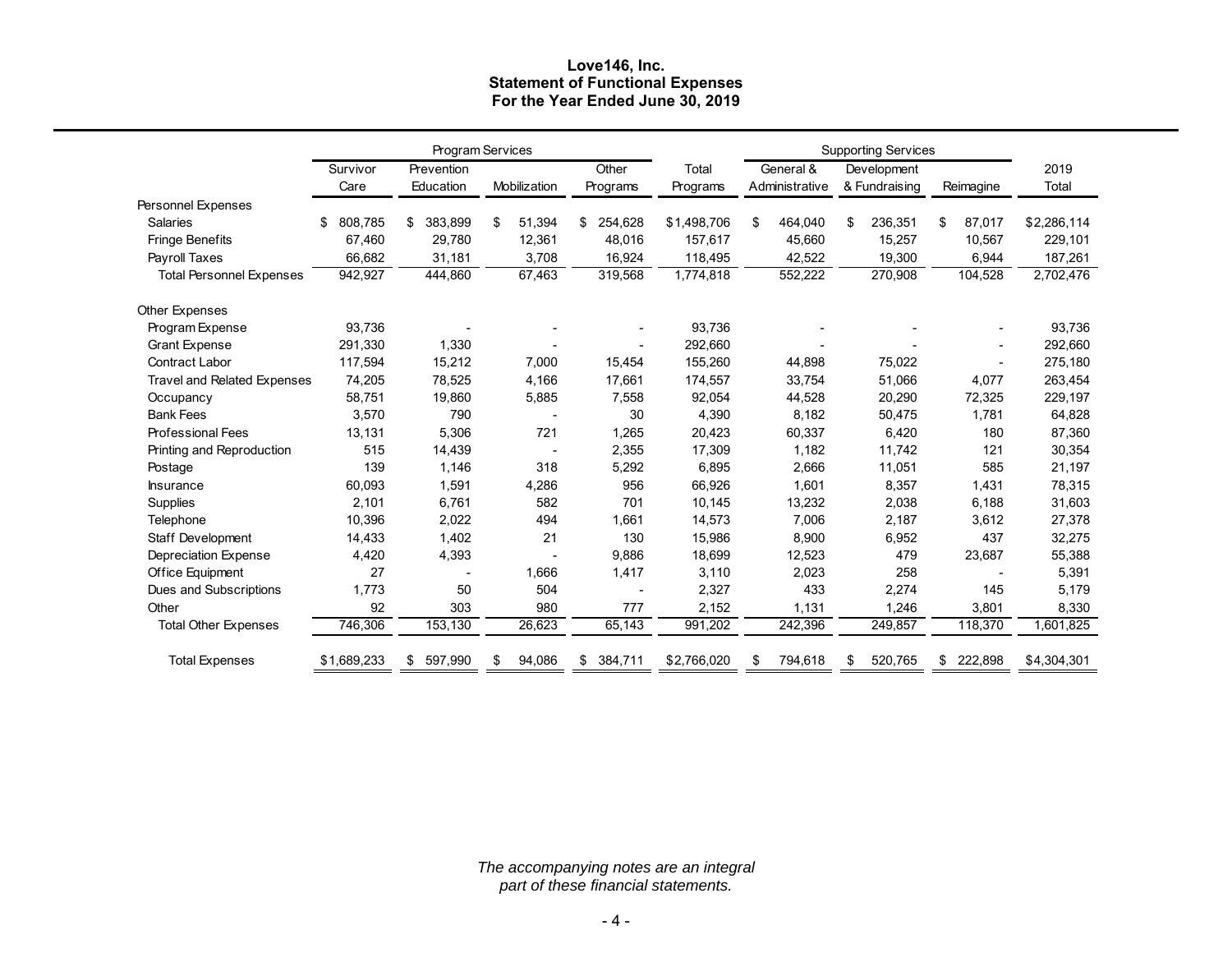#### **Love146, Inc. Statement of Cash Flows For the Years Ended June 30, 2020 and 2019**

|                                                                                               | 2020 |            |    | 2019       |
|-----------------------------------------------------------------------------------------------|------|------------|----|------------|
| Cash Flows Provided by Operating Activities                                                   |      |            |    |            |
| Change in Net Assets                                                                          | \$   | 434,444    | \$ | (210, 877) |
| Adjustments to Reconcile Change in Net Assets to Net Cash<br>Provided by Operating Activities |      |            |    |            |
| <b>Depreciation Expense</b>                                                                   |      | 17,129     |    | 55,388     |
| Decrease/(Increase) in Operating Assets                                                       |      |            |    |            |
| Receivables                                                                                   |      | (112, 013) |    | 70,635     |
| <b>Prepaid Expenses</b>                                                                       |      | (52, 392)  |    | (44, 384)  |
| Deposits                                                                                      |      | (761)      |    |            |
| (Increase)/Decrease in Operating Liabilities                                                  |      |            |    |            |
| <b>Accounts Payable</b>                                                                       |      | (43, 267)  |    | 20,461     |
| <b>Accrued Expenses</b>                                                                       |      | 51,352     |    | (3, 141)   |
| Deferred Revenue                                                                              |      | (404)      |    | (38, 818)  |
| Net Cash Provided by Operating Activities                                                     |      | 294,088    |    | (150, 736) |
| Cash Flows From Investing Activities                                                          |      |            |    |            |
| Purchase of Property and Equipment                                                            |      |            |    |            |
| Net Cash Used For Investing Activities                                                        |      |            |    |            |
| Net Increase/(Decrease) in Cash and Cash Equivalents                                          |      | 294,088    |    | (157, 990) |
| Cash and Cash Equivalents - Beginning                                                         |      | 1,001,476  |    | 1,159,466  |
| Cash and Cash Equivalents - Ending                                                            | S    | 1,295,564  | S  | 1,001,476  |
| Supplemental Information                                                                      |      |            |    |            |
| Cash Paid for Income Taxes                                                                    | S    |            | \$ |            |
| Cash Paid for Interest                                                                        | \$   |            |    |            |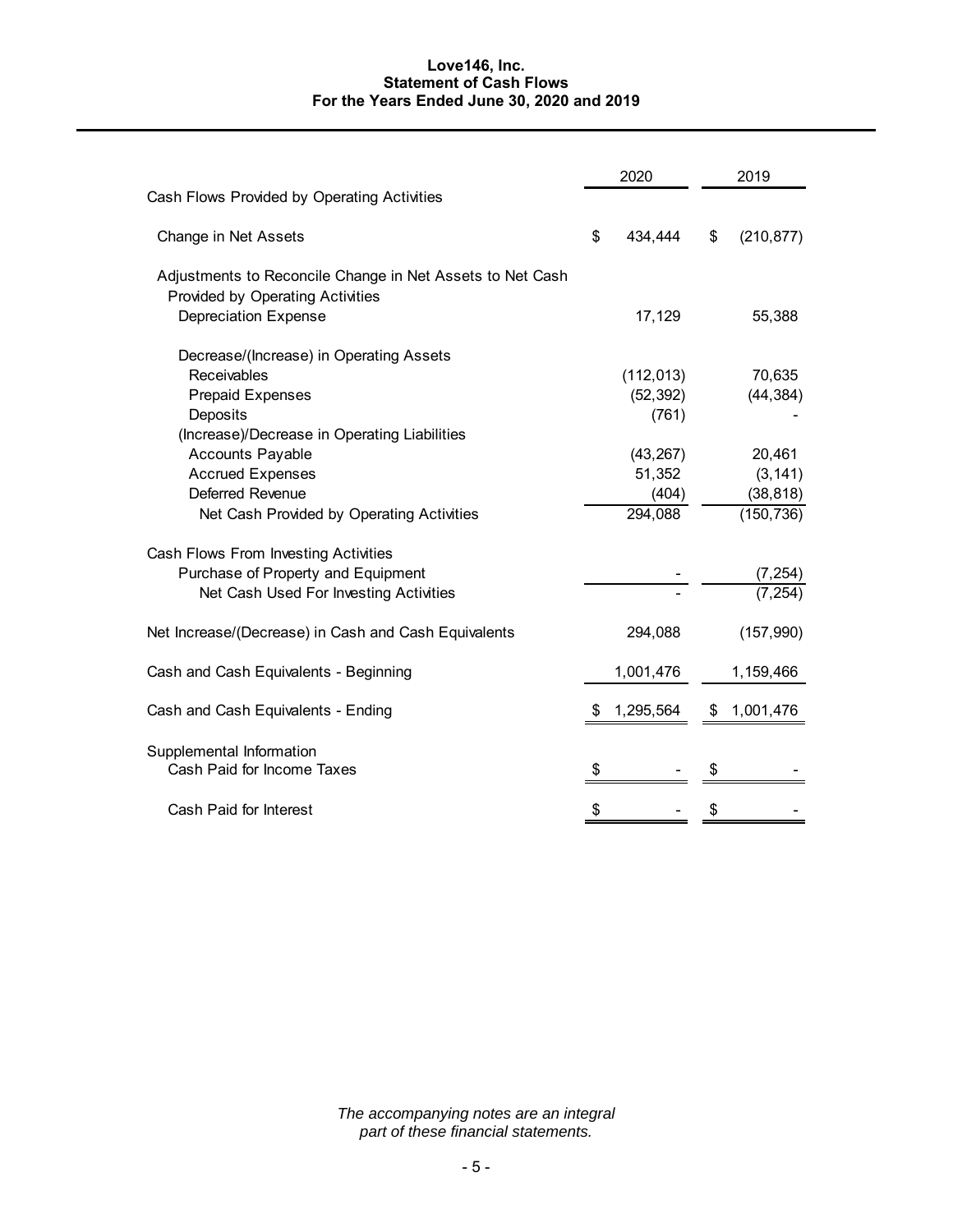# **Note 1 – Organization**

Founded in 2002 and incorporated in 2004, Love146, Inc.'s vision is the end of child trafficking and exploitation. Nothing less. We believe that making the world a safe place for children is only possible through a bold, broad vision that cannot be achieved by only one organization or approach. At Love146, Inc. our mission is to journey alongside children impacted by trafficking today and prevent the trafficking of children tomorrow. In order to realize our mission, Love146, Inc. provides transformative services, develops outcome-focused solutions, and challenges society's response.

With programs in the United States, the United Kingdom, the Philippines, and Madagascar Love146 prioritizes the following programmatic goals: (1) support victims of child trafficking through survivor care, (2) assist professionals in identifying, understanding, and appropriately responding to victims of child trafficking through professional training, (3) reduce children's risk for trafficking through prevention education, and (4) support the eradication of child trafficking through community engagement.

In the United States, Love146 primarily supports children who are at risk for or have been victims of domestic minor sex trafficking. In the Philippines, Love146 has served children under the age of one and up past their 18th birthdays, working with those who have been sexually exploited in-person and online. In the United Kingdom, Love146 works with foreign national children who have experienced sex and labor trafficking. While this work may initially appear disconnected, it in fact recognizes that child trafficking has no single form and thus no single solution. In order to fully address child trafficking, multiple replicable models are needed to address the multiple forms in which child trafficking occurs. Collectively, Love146's work is based in our theory of change, and is led and guided by local experts who understand how to implement this theory of change best in their own communities.

# **Note 2 – Summary of Significant Accounting Policies**

# **Financial Statement Presentation**

The accompanying financial statements of Love146, Inc. have been prepared on the accrual basis of accounting. The financial statement presentation follows generally accepted accounting principles for not-forprofit entities. Under these provisions, net assets and revenues, expenses, gains and losses are classified based on the existence or absence of donor-imposed restrictions. Accordingly, the net assets of Love146, Inc. and changes therein are classified and reported as follows:

Net Assets Without Donor Restrictions – Net assets available for use in general operations and not subject to donor (or certain grantor) restrictions.

Net Assets With Donor Restrictions – Net assets subject to donor- (or certain grantor-) imposed restrictions. Some donor-imposed restrictions are temporary in nature, such as those that will be met by the passage of time or other events specified by the donor. Other donor-imposed restrictions are perpetual in nature, where the donor stipulates that resources be maintained in perpetuity. Donor-imposed restrictions are released when a restriction expires, that is, when the stipulated time has elapsed, when the stipulated purpose for which the resource was restricted has been fulfilled, or both.

Revenues, including promises to give, are reported as increases in net assets without donor restrictions unless use of the related asset is limited by donor or grantor-imposed restrictions. Expenses are reported as decreases in net assets without donor restrictions. Gains and losses on investments and other assets or liabilities are reported as increases or decrease in net assets without donor restrictions unless their use is restricted by explicit donor stipulation or by law. Expirations of temporary donor-imposed restrictions on net assets (i.e., the donor-stipulated purpose has been fulfilled and/or the stipulated time period has elapsed) are reported as reclassifications between the applicable classes of net assets.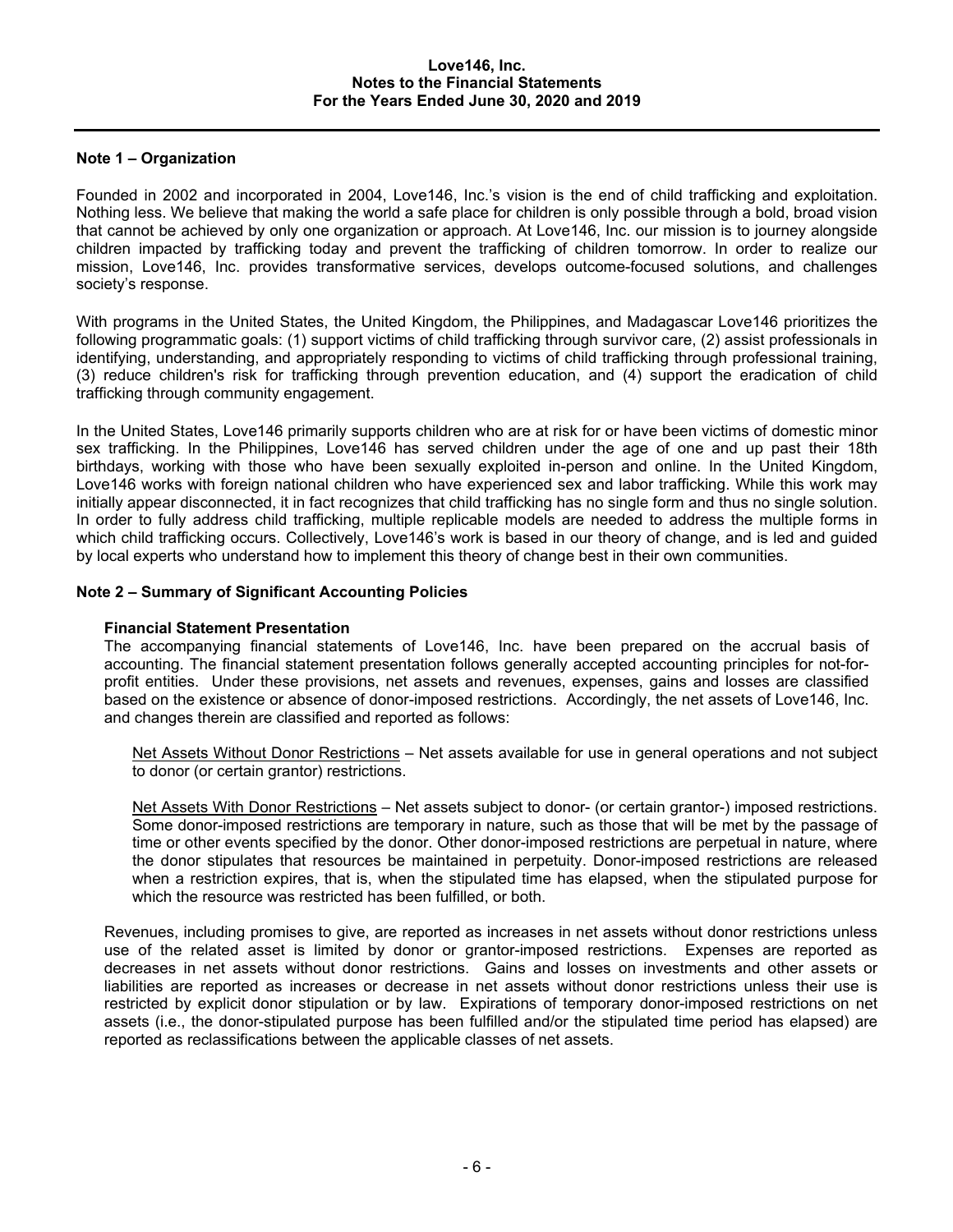# **Note 2 – Summary of Significant Accounting Policies**

#### **Use of Estimates**

The preparation of financial statements in conformity with generally accepted accounting principles may require management to make estimates that affect the reported amounts of assets and liabilities at the date of the financial statements and the reported amounts of support, revenues and expenses during the reporting period. Actual results could differ from those estimates.

#### **Income Tax Status**

Love146, Inc. is a not-for-profit organization that is exempt from income taxes under Section 501(c)(3) of the Internal Revenue Code. Love146, Inc. is also exempt from state income taxes. Accordingly, no provision for income taxes has been made in the financial statements. Love146, Inc. is subject to tax on unrelated business income, if incurred, as well as certain state filling fees.

Management of Love146, Inc. has concluded that there are no uncertain tax positions that would require recognition in the financial statements. If Love146, Inc. were to incur an income tax liability in the future, interest on any income tax liability would be reported as interest expense and penalties would be reported as income taxes. Love146, Inc.'s conclusions regarding uncertain tax positions may be subject to review and adjustment at a later date based on ongoing analysis of tax laws, regulations and interpretations thereof as well as other factors. Generally, federal and state authorities may examine the Love146, Inc.'s tax returns for three years from the date of filing.

#### **Cash, Cash Equivalents and Credit Risk**

For purposes of the statement of cash flows, Love146, Inc. considers all short-term investments, with a maturity of three months or less when purchased, and money market mutual funds, to be cash equivalents. Cash deposits in banks are insured by the Federal Deposit Insurance Corporation up to \$250,000. At times, amounts of cash and cash equivalents maintained on deposit may be in excess of the FDIC insurance limit. Love146, Inc. has not experienced any losses in such accounts and management believes Love146, Inc. is not exposed to significant risk.

#### **Furniture, Equipment and Leasehold Improvements**

Furniture, equipment and leasehold improvements are capitalized at cost. It is Love146, Inc.'s policy to capitalize expenditures for these items in excess of \$2,000. Lesser amounts are expensed. Furniture and office equipment are being depreciated over estimated useful lives of three to seven years, using the straight-line method. Leasehold improvements are being amortized over the shorter of the lease term or useful life using the straight-line method.

#### **Government Grants and Contracts**

Government grants and contracts are generally considered to be conditional contributions. Revenue from costreimbursement grants and contracts is recognized to the extent of costs incurred. Revenue from performancebased grants and contracts is recognized to the extent of performance achieved. Grant and contract receipts in excess of revenue recognized are presented as deferred grant revenue (refundable advances). Grants and contracts receivable represent amounts due from funding organizations for reimbursable expenses incurred.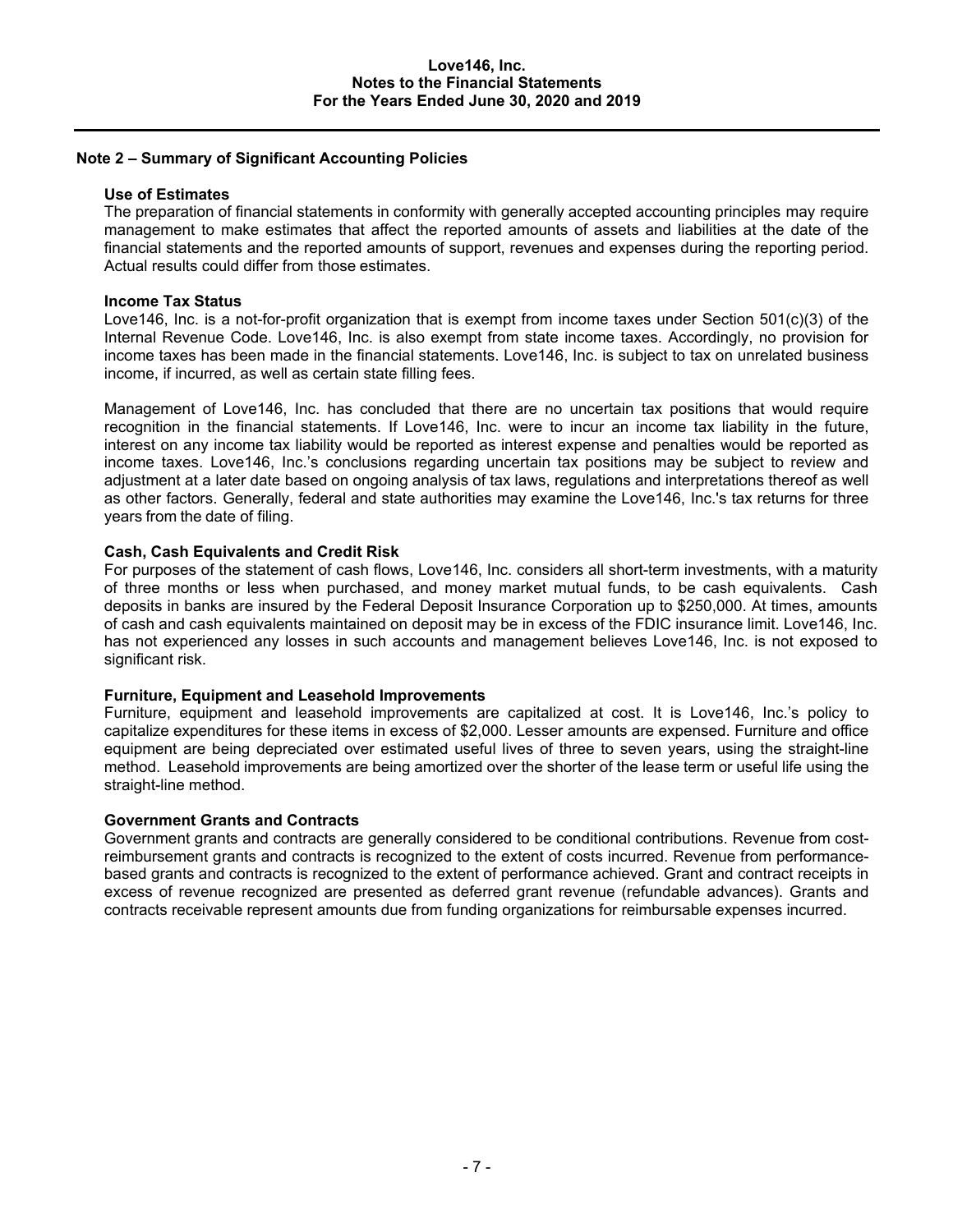# **Note 2 – Summary of Significant Accounting Policies (Cont'd)**

## **Contributions**

Unconditional promises to give are recorded as received. Unconditional promises to give due in subsequent years are reflected as current promises to give and are recorded at their net realizable value. Love146, Inc. does not generally have unconditional promises to give receivable over multiple years, but when they occur, they are reflected as long-term promises to give and are recorded at the present value of their net realizable value, using risk-free interest rates applicable to the year in which the promises are received to discount the amounts. An allowance for uncollectable contributions is provided based on management's evaluation of potential uncollectable receivables. The allowance for uncollectable contributions is currently \$-0-.

Contributions that are restricted by the donor are reported as increases in net assets without donor restrictions if the restrictions expire in the fiscal year in which the contributions are recognized. All other donor-restricted contributions are reported as increases in net assets with donor restrictions. When a restriction expires, net assets with donor restrictions are reclassified to net assets without donor restrictions.

## **Functional Allocation of Expenses**

The costs of providing the various programs and other activities of Love146, Inc. have been summarized on a functional basis in the accompanying statement of activities, which includes all expenses incurred for the years. Accordingly, certain costs have been allocated among the programs and supporting services benefited. Management allocates the direct costs of its operations to its programs and services based upon the percentage of direct labor costs charged to each program and supporting services by Love146, Inc. staff.

#### **Donated Services**

Love146, Inc. recognizes donated services if they create or enhance non-financial assets or requires specialized skills and would typically be purchased if not provided by donation. General volunteer services do not meet these criteria for recognition in the financial statement. However, a substantial number of volunteers have donated significant amounts of their time in Love146, Inc.'s operations and fund-raising campaigns.

#### **Compensated Absences**

Employees are entitled to paid vacation and sick days depending on job classification, length of service, and other factors. It is impracticable to estimate the amount of compensation for future paid sick days and time off. Accordingly, no liabilities for these amounts have been recorded in the accompanying financial statements. The Organization's policy is to recognize the cost of compensated absences when actually paid to employees.

#### **Date of Management's Review**

Subsequent events were considered through October 16, 2020, which is the date the financial statements were available to be issued. Management believes there are no subsequent events having a material impact on the financial statements.

#### **New Accounting Pronouncement**

ASU 2018-08, Not-for-Profit Entities (Topic 958) – *Clarifying the Scope and the Accounting Guidance for Contributions Received and Contributions Made* clarifies and improves the scope and the accounting guidance for contributions received and contributions made. The main provisions include that a resource provider (including a foundation, a government agency, or other) is not synonymous with the general public. A benefit received by the public as a result of the assets transferred is not equivalent to commensurate value received by the resource provider. Execution of a resource provider's mission or the positive sentiment from acting as a donor does not constitute commensurate value received by a resource provider for purposes of determining whether a transfer of assets is a contribution or an exchange. The ASU has been applied on a modified prospective basis for the year ended June 30, 2020 and does not have a material impact on the years presented.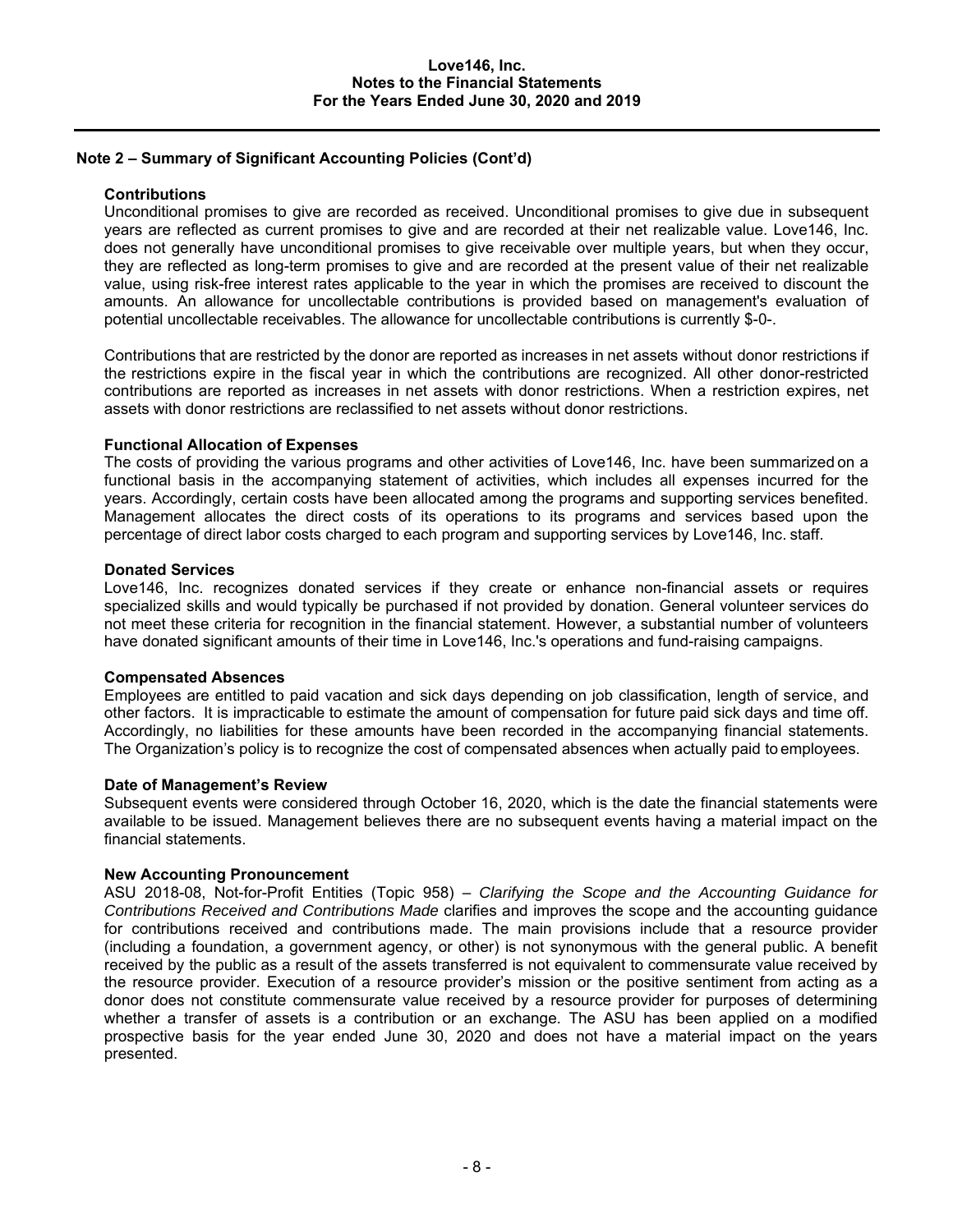# **Note 3 – Availability and Liquidity**

Financial assets available for general expenditure, that is, without donor or other restrictions limiting their use, within one year of June 30, 2020, are as follows:

| Financial Assets at Year End                        |             |
|-----------------------------------------------------|-------------|
| Cash and Cash Equivalents                           | \$1.295.564 |
| <b>Receivables</b>                                  | 184.916     |
|                                                     | 1,480,480   |
| Less Net Assets With Donor Restrictions             | (208, 500)  |
| Financial Assets Available for General Expenditures | \$1.271.980 |

Love146, Inc. regularly monitors liquidity required to meet its operational needs. Love146, Inc. forecasts its future cash flows and strives to budget annual revenue to cover general expenditures, and conducts capital campaigns or seeks specific grant assistance for major capital projects.

# **Note 4 – Property and Equipment**

The following is a detailed list of property and equipment cost and accumulated depreciation as of June 30, 2020 and 2019:

|                                    | 2020 |            |    | 2019       |
|------------------------------------|------|------------|----|------------|
| Leasehold Improvements             |      | 72,887     | \$ | 72,887     |
| Furniture, Fixtures, and Equipment |      | 126,692    |    | 126,692    |
| Total Property & Equipment         |      | 199,579    |    | 199,579    |
| <b>Accumulated Depreciation</b>    |      | (184, 213) |    | (167, 084) |
| Net Property and Equipment         |      | 15,366     | S  | 32,495     |

# **Note 5 – Operating Leases**

Love146, Inc. leases office space in New Haven, Connecticut under a three-year non-cancelable operating lease, which expires June 2021. The lease requires monthly payments of \$6,589 over the life of the lease. Love146, Inc. also leases office space in Spring, Texas under a two and one half year (30 months) non-cancelable operating lease, which expires December 31, 2021. The lease requires annually increasing monthly payments ranging \$1,352 to \$2,113. Love146, Inc. also leases office space in Charlotte, North Carolina under a month-to-month lease, with monthly payments of \$1,500. Love146, Inc. also leases several vehicles for use in its programs, generally under three-year (36 month) lease agreements.

Total lease expense for the year ended June 30, 2020 and 2019 was \$186,323 and \$188,765. Future minimum operating lease commitments under lease are as follows:

| Years Ending June 30, |               |
|-----------------------|---------------|
| 2021                  | \$<br>157,296 |
| 2022                  | 58,892        |
| 2023                  | 16,349        |
| 2024                  |               |
| 2025                  |               |
| Thereafter            |               |
|                       | 232,537       |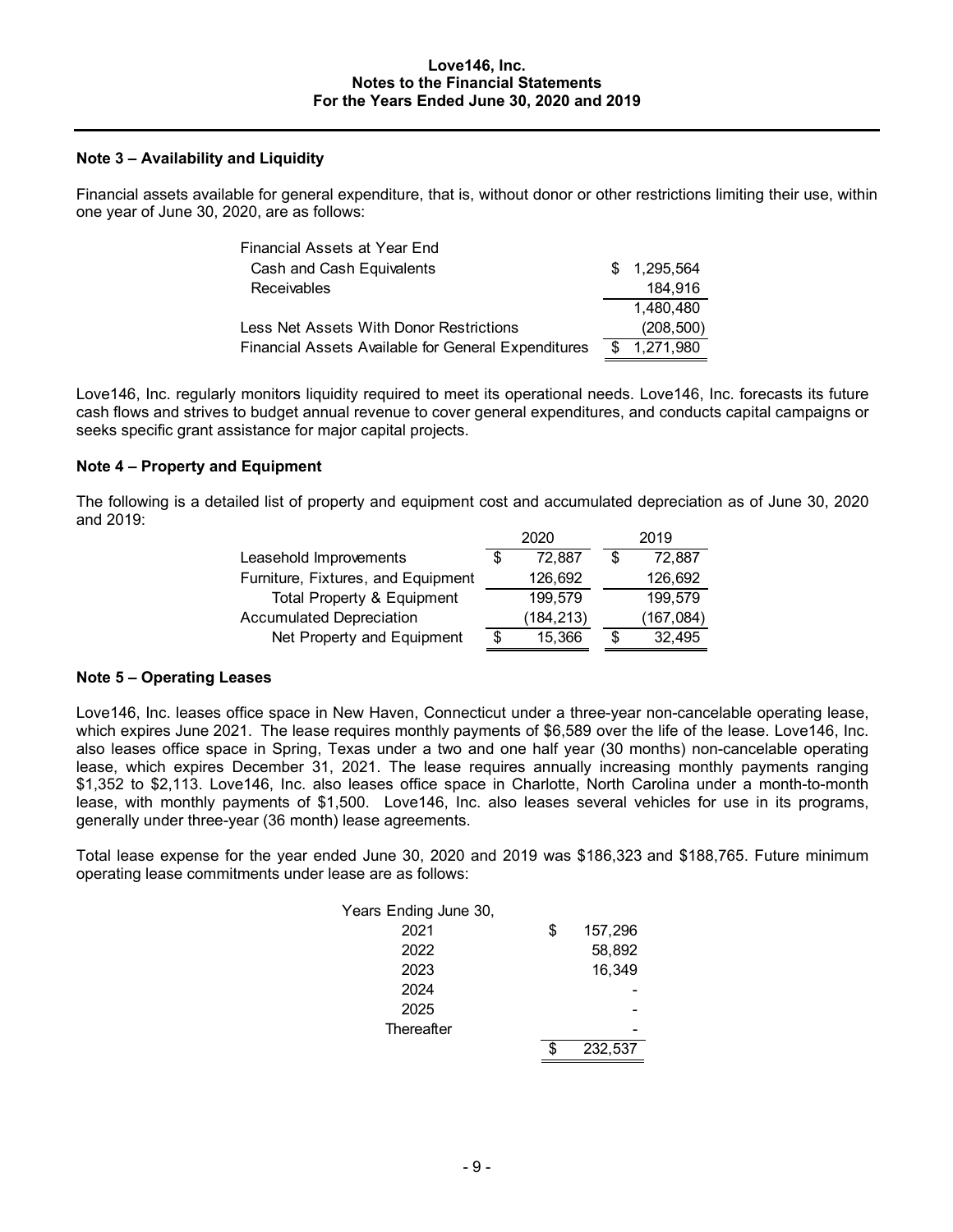## **Note 6 – Net Assets With Donor Restrictions**

As of June 30, 2020 and 2019, net assets with donor restrictions that are temporary in nature are available for the following purposes or time periods:

| Purpose                     | 2020        | 2019 |        |  |
|-----------------------------|-------------|------|--------|--|
| U.S. Survivor Care          | \$<br>8.500 | S    | 31,348 |  |
| <b>Prevention Education</b> | 200,000     |      | 13,256 |  |
| Africa Programs             |             |      | 17,500 |  |
|                             | 208,500     | S    | 62,104 |  |

Net assets with donor restrictions that were temporary in nature were released from restrictions during the years ended June 30, 2020 and 2019, by incurring expenses satisfying the following restrictions:

| Purpose                     |   | 2020   | 2019 |        |  |
|-----------------------------|---|--------|------|--------|--|
| U.S. Survivor Care          |   | 31.348 |      |        |  |
| <b>Prevention Education</b> |   | 13.256 |      |        |  |
| Africa Programs             |   | 17.500 |      | 17,500 |  |
|                             | S | 62.104 |      | 17.500 |  |

There were no net assets with donor restrictions that were permanent in nature for the years ended June 30, 2020 and 2019.

## **Note 7 – Related Party Transactions**

#### **Love146 (Philippines)**

On January 24, 2008, Love146, Inc. (US) entered into an Association Agreement (agreement) with a related party in the Philippines, Love146 (Philippines) to support their mission in the area. The agreement requires, among other things, that Love146 (Philippines) maintain a board of directors and executive director whose appointments must all be ratified by Love146, Inc. (US). The agreement also requires that to ensure coordination with Love146, Inc. (US), Love146 (Philippines) annual proposed budget must be approved by Love146, Inc. (US) prior to adoption. In addition, Love146 (Philippines) shall provide monthly financial reports and quarterly audited financial statements to Love146, Inc.(US).

The initial term of the agreement is five years and has an automatic five-year renewal unless either party provides notice not to renew. The agreement may also terminate if other occurrences occur such as the dissolution of either party, either party submits written cancelation within a certain period of time, loss of tax exempt status by either party or if one party engages in any act that is (1) in violation of the agreement; (2) inconsistent with the ministry of exempt status of any party to this agreement; or (3) which would subject any party to public disrepute.

In addition, the two parties entered into a Trademark License Agreement which grants a non-transferable, exclusive, royalty free license to Love146 (Philippines) to use Trademarks registered with the United States Patent and Trademark Office by Love146, Inc. (US), as long as the Trademark License Agreement and Association Agreement remain in place.

During the years ended June 30, 2020 and 2019 Love146, Inc. provided Love146 (Philippines) with \$306,002 and \$250,987, respectively, in support to fund operations to support their mutual mission.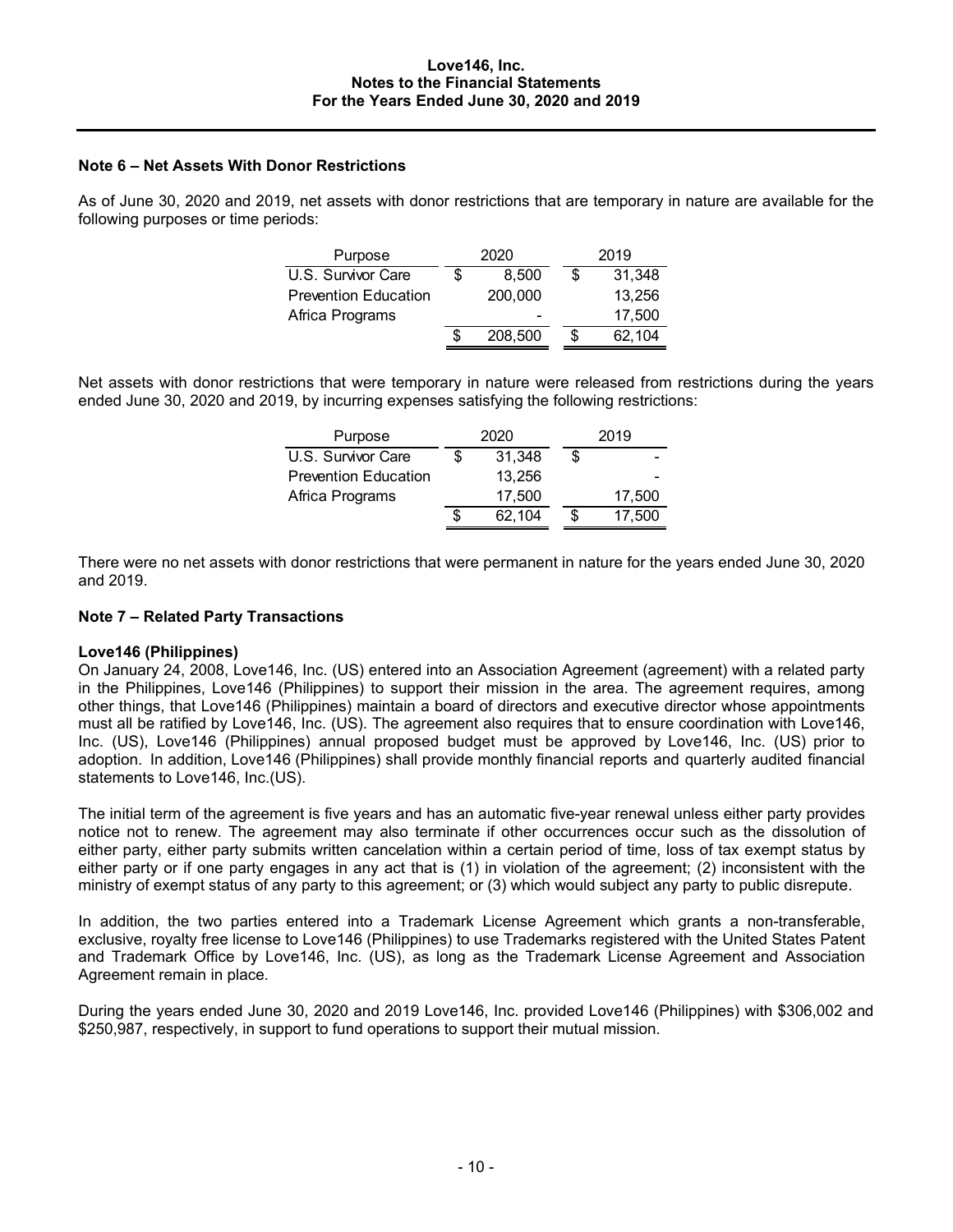# **Note 7 – Related Party Transactions (Cont'd)**

# **Love146 (UK)**

On March 24, 2010, Love146, Inc. (US) entered into an Affiliation Agreement (Agreement) with a related company in the United Kingdom, Love146 (UK) to support their mission in the UK, with a subsequent addendum in January 2020. The Agreement requires, among other things, that Love146 (UK) maintain a board of directors and executive leadership. In addition, Love146 (UK) and Love146, Inc. (US) agree to complete a Love146 annual plan, produce quarterly programs reports, and agree that all programs be open for Peer Review on an annual basis.

The terms of the January 2020 addendum is five years and has an automatic five-year renewal unless either party provides notice not to renew. The agreement may also terminate if other situations occur such as the dissolution of either party, either party submits written cancelation within a certain period of time, loss of tax exempt status by either party or if organization engages in any act that is (1) in violation of the agreement; (2) inconsistent with the ministry of exempt status of any party to this agreement; or (3) which would subject any party to public disrepute.

In addition, the two parties entered into a Trademark License Agreement, which grants non-transferable, exclusive royalty free license to Love146 (UK) to use Trademarks registered with the United States Patent and Trademark Office by Love146, Inc. (US), as long as the Trademark License Agreement and Association Agreement remain in place.

During the years ended June 30, 2020 and 2019, Love146, Inc. provided Love146 (UK) with \$-0- and \$15,343, respectively, in support.

#### **Note 8 – In-Kind Contributions and Donated Services**

In-kind contributions are reflected as contributions at their fair value at the date of donation and are reported as support without donor restrictions unless explicit donor stipulations specify how donated assets must be used. These amounts have been reported as both contribution revenue and the appropriate functional and natural expense classifications on the statements of activities and functional expenses. In-kind contributions for the year ended June 30, 2020 were as follow:

|                                                            |      | 2020   | 2019   |
|------------------------------------------------------------|------|--------|--------|
| Survivor Care - Program Expenses - Rapid Response Supplies | - \$ | 7.961  | 17.749 |
| Survivor Care - Contract Labor                             |      | 14.213 | 15.312 |
| <b>Prevention Education - Contract Labor</b>               |      | 15.950 |        |
| Other Programs - Advertising                               |      | 5.000  |        |
|                                                            |      | 43.124 | 33.061 |

### **Note 9 – Retirement Plan**

Love146, Inc. sponsors a 403b retirement plan for eligible employees. Love146, Inc. does not contribute to the plan.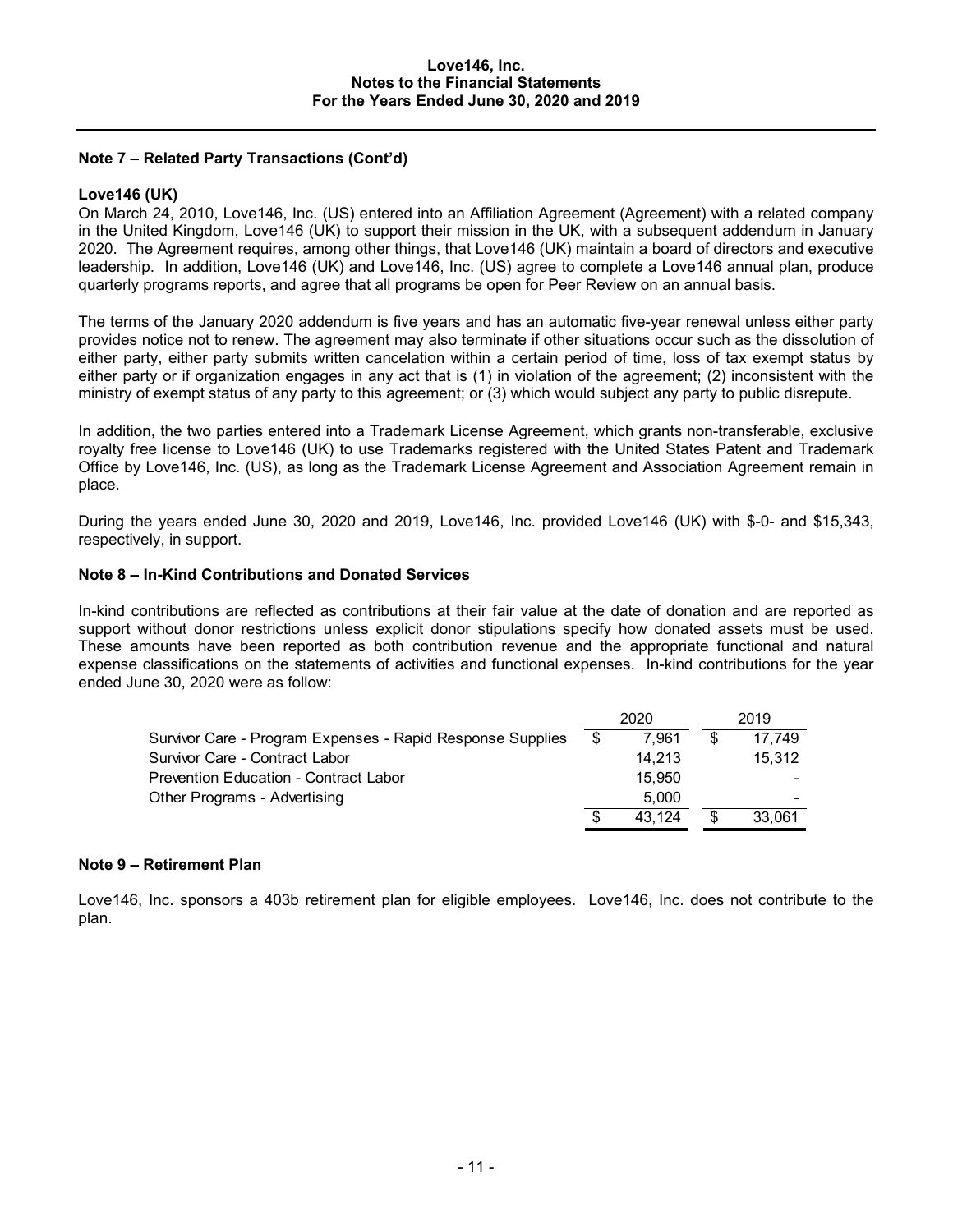### **Note 10 – Concentrations, Risks, Uncertainties**

Love146, Inc. receives a substantial amount of its support from contributions and grants by a few major contributors. A significant reduction in the level of this support, if this were to occur, would have a material effect on Love146, Inc.'s programs and activities. It is always considered reasonably possible that benefactors, grantors or contributors might be lost in the near term.

Love146, Inc. also receives a substantial amount of governmental support through grants and contracts. These government grants and contracts accounted for approximately 36% and 27% of total revenue for the years ended June 30, 2020 and 2019, respectively.

In March 2020, COVID-19 was declared a global pandemic. It is currently affecting business continuity, including supply chains and consumer demand across a broad range of industries and countries. The pandemic has already severely impacted the global economy and will continue to, likely for months to come, as governments and their citizens take significant and unprecedented measures to mitigate the consequences of the pandemic. Management is carefully monitoring the situation and evaluating its options during this time. No adjustments have been made to these financial statements as a result of this uncertainty, and an estimate of the related future financial impact can't be made at this time.

# **Note 11 – Paycheck Protection Program Loan**

Note payable to People's United Bank (Lender) in the aggregate amount of \$313,100, pursuant to the Paycheck Protection Program (the "PPP") under Division A, Title I of the CARES Act, which was enacted in March 2020. The loan matures in April 2022 and bears interest at a rate of 1% per annum. The note may be prepaid at any time prior to maturity with no prepayment penalties. Funds from the loan may only be used for payroll costs, costs used to continue group health care benefits, mortgage payments, rent, utilities, and interest on other debt obligations incurred before February 15, 2020. Under the terms of the PPP the loan can be forgiven if the loan proceeds are used for qualifying expenses, as described in the CARES Act. Love146, Inc. has used the entire loan amount for what management believes are qualifying expenses. Under current program guidelines, as long as a Love146, Inc. submits its loan forgiveness application within ten months of the completion of the Covered Period, Love146, Inc. is not required to make any payments until the forgiveness amount is remitted to the Lender by SBA. If the loan is fully forgiven, Love146, Inc. is not responsible for any payments (less any EIDL advance). If only a portion of the loan is forgiven, or if the forgiveness application is denied, any remaining balance due on the loan must be repaid by Love146, Inc. on or before the maturity date of the loan. Changes to the PPP loan forgiveness application process have been proposed and subsequent legislation may change the forgiveness process outlined above. Love146, Inc. expects to meet the PPP's eligibility criteria and concluded that the PPP loan represents, in substance, a government grant (conditional contribution) and has recognized the full \$313,100 as support in the statement of activities.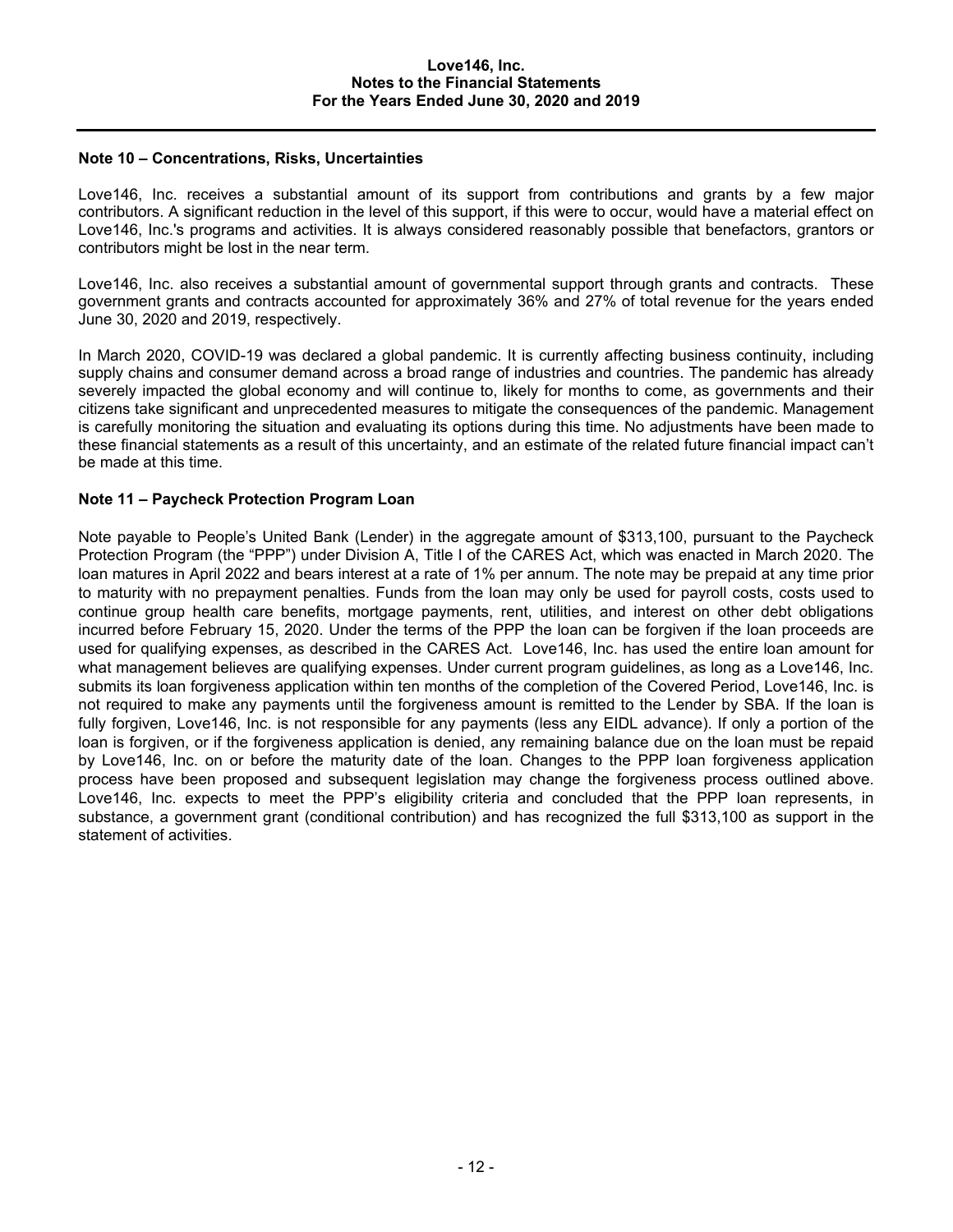

CERTIFIED PUBLIC ACCOUNTANTS 43 Enterprise Drive • Bristol, CT 06010-3990 • 860/582-6715 • Fax 860/585-6339

#### **Report on Internal Control over Financial Reporting and on Compliance and Other Matters Based on an Audit of Financial Statements Performed in Accordance With** *Government Auditing Standards*

Board of Directors Love146, Inc.

We have audited in accordance with auditing standards generally accepted in the United States of America and the standards applicable to financial audits contained in *Government Auditing Standards*, issued by the Comptroller General of the United States, the financial statements of Love146, Inc., which comprise the statement of financial position as of June 30, 2020, and the related statements of activities, functional expenses and cash flows for the year then ended, and the related notes to the financial statements and have issued our report thereon dated October 16, 2020.

#### **Internal Control over Financial Reporting**

In planning and performing our audit of the financial statements, we considered Love146, Inc.'s internal control over financial reporting (internal control) to determine the audit procedures that are appropriate in the circumstances for the purpose of expressing our opinion on the financial statements, but not for the purpose of expressing an opinion on the effectiveness of Love146, Inc.'s internal control. Accordingly, we do not express an opinion on the effectiveness of Love146, Inc.'s internal control.

A *deficiency in internal control* exists when the design or operation of a control does not allow management or employees, in the normal course of performing their assigned functions, to prevent, or detect and correct misstatements on a timely basis. A *material weakness* is a deficiency, or a combination of deficiencies, in internal control, such that there is a reasonable possibility that a material misstatement of the entity's financial statements will not be prevented, or detected and corrected on a timely basis. A *significant deficiency* is a deficiency, or a combination of deficiencies, in internal control that is less severe than a material weakness, yet important enough to merit attention by those charged with governance.

Our consideration of internal control was for the limited purpose described in the first paragraph of this section and was not designed to identify all deficiencies in internal control that might be material weaknesses or significant deficiencies. Given these limitations, during our audit, we did not identify any deficiencies in internal control that we consider to be material weaknesses. However, material weaknesses may exist that have not been identified.

#### **Compliance and Other Matters**

As part of obtaining reasonable assurance about whether Love146, Inc.'s financial statements are free from material misstatement, we performed tests of its compliance with certain provisions of laws, regulations, contracts, and grant agreements, noncompliance with which could have a direct and material effect on the determination of financial statement amounts. However, providing an opinion on compliance with those provisions was not an objective of our audit and, accordingly, we do not express such an opinion. The results of our tests disclosed no instances of noncompliance or other matters that are required to be reported under *Government Auditing Standards.*

We noted certain matters that we have reported to management of Love 146, Inc. in a separate letter dated October 16, 2020.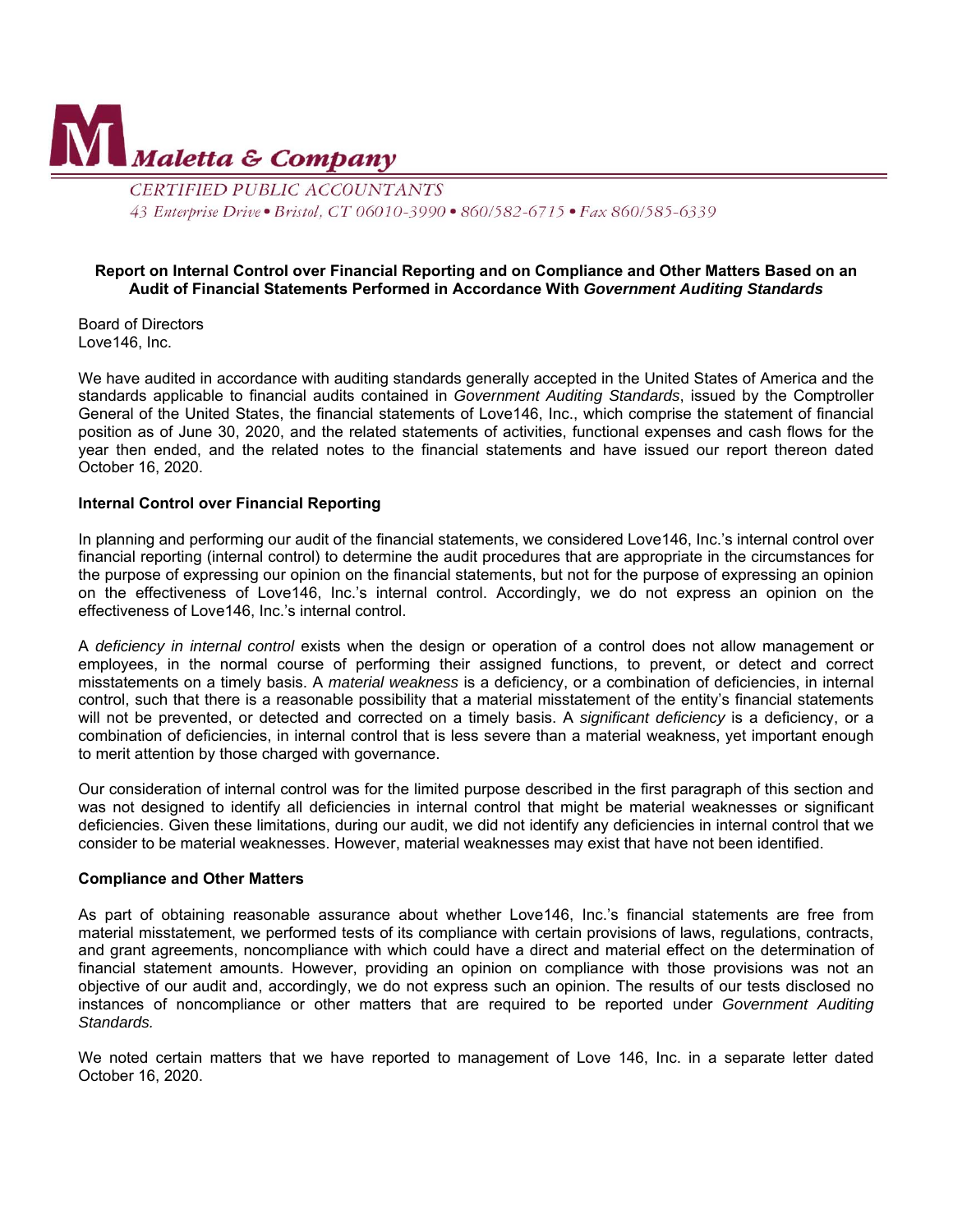### **Purpose of This Report**

The purpose of this report is solely to describe the scope of our testing of internal control and compliance and the results of that testing, and not to provide an opinion on the effectiveness of the entity's internal control or on compliance. This report is an integral part of an audit performed in accordance with *Government Auditing Standards* in considering the entity's internal control and compliance. Accordingly, this communication is not suitable for any other purpose.

Melitte : Gregory

Maletta & Company Certified Public Accountants

Bristol, Connecticut October 16, 2020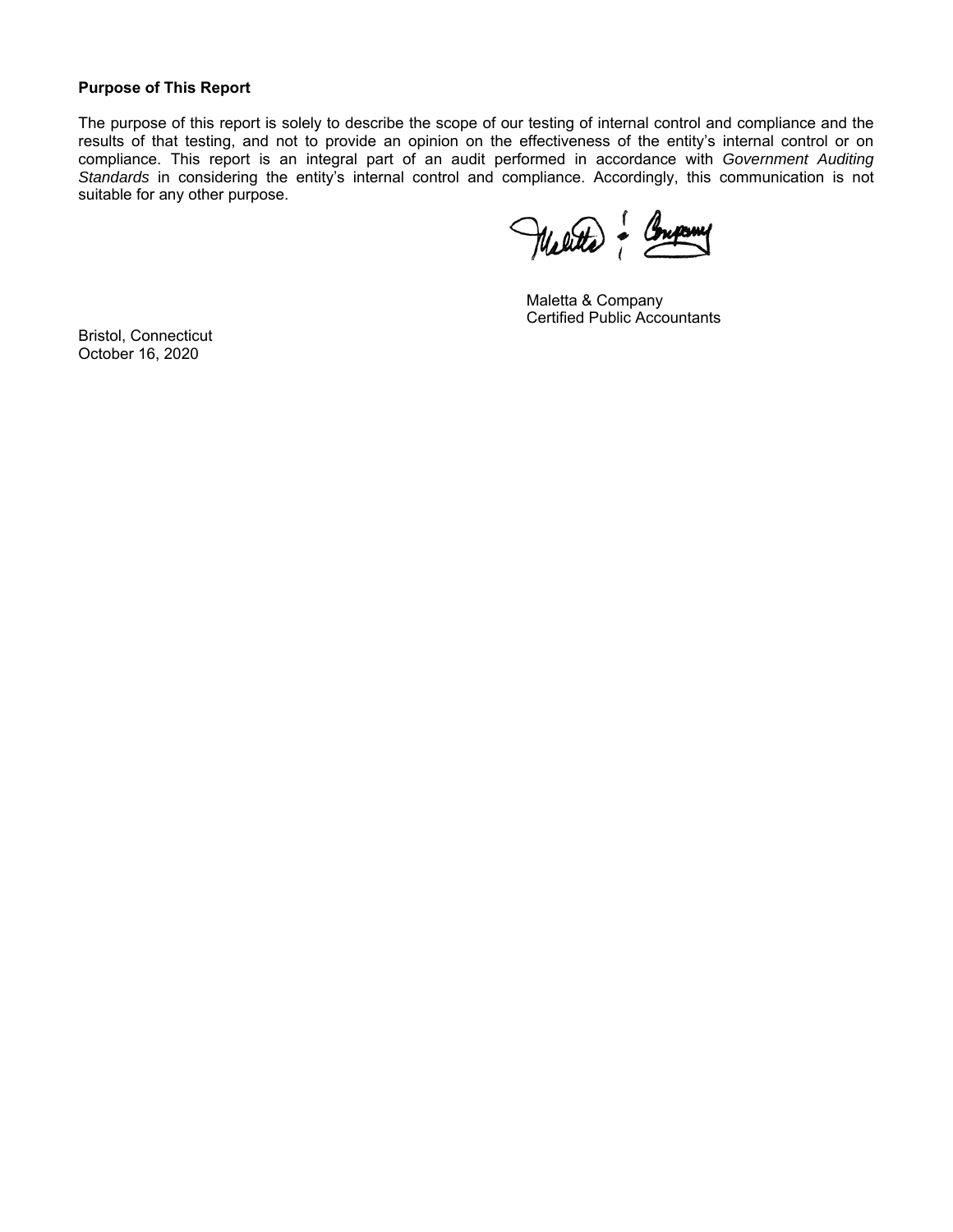

43 Enterprise Drive • Bristol, CT 06010-3990 • 860/582-6715 • Fax 860/585-6339

## **Report on Compliance for Each Major Federal Program and Report on Internal Control Over Compliance in Accordance with the Uniform Guidance**

*Independent Auditor's Report* 

Board of Directors Love146, Inc.

#### **Report on Compliance for Each Major Federal Program**

We have audited Love146, Inc.'s compliance with the types of compliance requirements described in the OMB Compliance Supplement that could have a direct and material effect on each of Love146, Inc.'s major federal programs for the year ended June 30, 2020. Love146, Inc.'s major federal programs are identified in the summary of auditor's results section of the accompanying schedule of findings and questioned costs.

#### *Management's Responsibility*

Management is responsible for compliance with the requirements of laws, regulations, contracts, and grants applicable to its federal programs.

#### *Auditor's Responsibility*

Our responsibility is to express an opinion on compliance for each of Love146, Inc.'s major federal programs based on our audit of the types of compliance requirements referred to above. We conducted our audit of compliance in accordance with auditing standards generally accepted in the United States of America; the standards applicable to financial audits contained in *Government Auditing Standards*, issued by the Comptroller General of the United States; and the audit requirements of Title 2 U.S. Code of Federal Regulations (CFR) Part 200, *Uniform Administrative Requirements, Cost Principles, and Audit Requirements for Federal Awards* (Uniform Guidance). Those standards and the Uniform Guidance require that we plan and perform the audit to obtain reasonable assurance about whether noncompliance with the types of compliance requirements referred to above that could have a direct and material effect on a major federal program occurred. An audit includes examining, on a test basis, evidence about Love146, Inc.'s compliance with those requirements and performing such other procedures as we considered necessary in the circumstances.

We believe that our audit provides a reasonable basis for our opinion on compliance for each major federal program. However, our audit does not provide a legal determination of Love146, Inc.'s compliance.

#### *Opinion on Each Major Federal Program*

In our opinion, Love146, Inc. complied, in all material respects, with the types of compliance requirements referred to above that could have a direct and material effect on each of its major federal programs for the year ended June 30, 2020.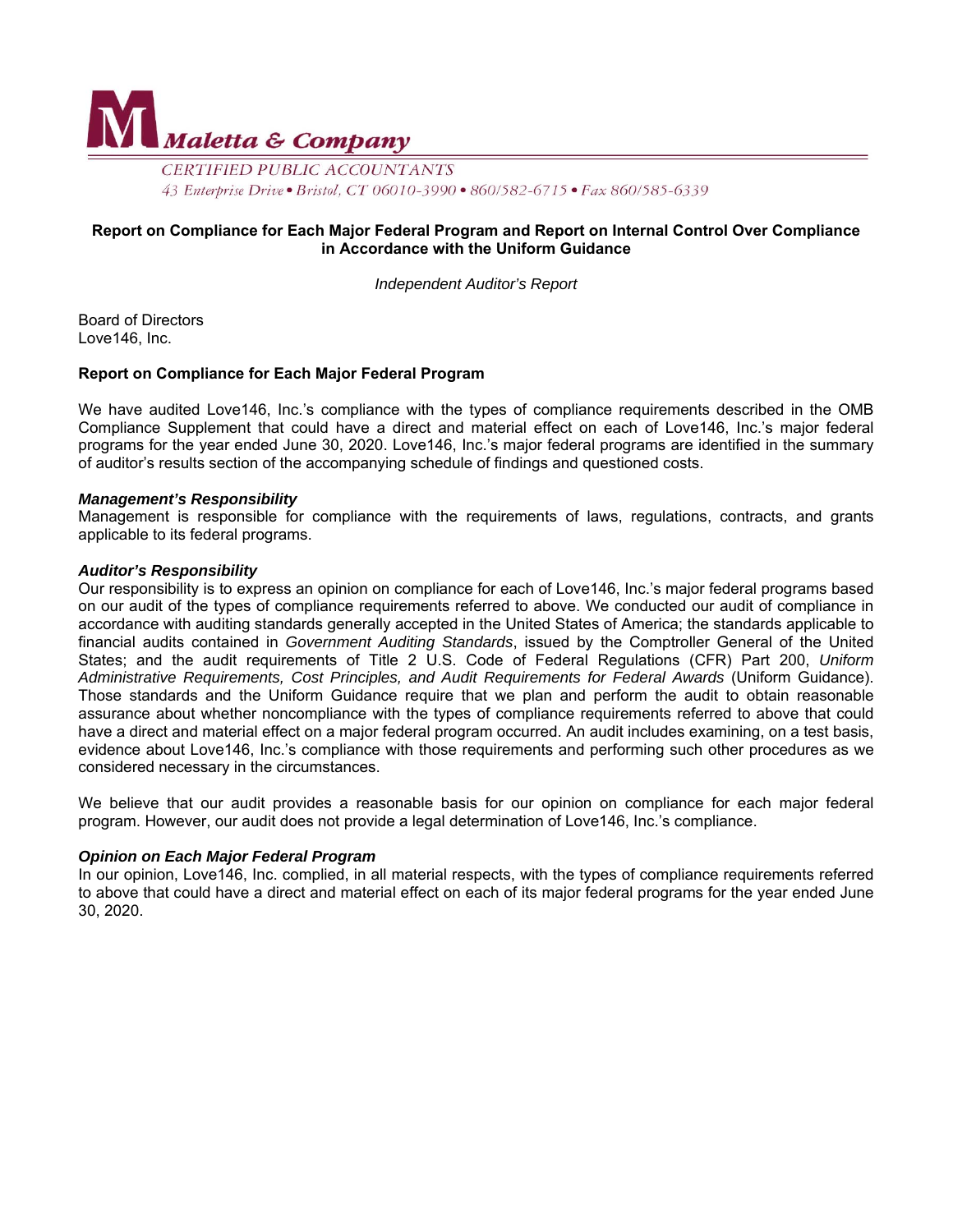#### **Report on Internal Control over Compliance**

Management of Love146, Inc. is responsible for establishing and maintaining effective internal control over compliance with the types of compliance requirements referred to above. In planning and performing our audit of compliance, we considered Love146, Inc.'s internal control over compliance with the types of requirements that could have a direct and material effect on each major federal program as a basis for designing auditing procedures that are appropriate in the circumstances for the purpose of expressing an opinion on compliance for each major federal program and to test and report on internal control over compliance in accordance with the Uniform Guidance, but not for the purpose of expressing an opinion on the effectiveness of internal control over compliance. Accordingly, we do not express an opinion on the effectiveness of Love146, Inc.'s internal control over compliance.

A *deficiency in internal control over compliance* exists when the design or operation of a control over compliance does not allow management or employees, in the normal course of performing their assigned functions, to prevent, or detect and correct noncompliance with a type of compliance requirement of a federal program on a timely basis. A *material weakness in internal control over compliance* is a deficiency, or combination of deficiencies in internal control over compliance, such that there is a reasonable possibility that material noncompliance with a type of compliance requirement of a federal program will not be prevented, or detected and corrected on a timely basis. A *significant deficiency in internal control over compliance* is a deficiency, or a combination of deficiencies, in internal control over compliance with a type of compliance requirement of a federal program that is less severe than a material weakness in internal control over compliance, yet important enough to merit attention by those charged with governance.

Our consideration of internal control over compliance was for the limited purpose described in the first paragraph of this section and was not designed to identify all deficiencies in internal control over compliance that might be material weaknesses or significant deficiencies. We did not identify any deficiencies in internal control over compliance that we consider to be material weaknesses. However, material weaknesses may exist that have not been identified.

The purpose of this report on internal control over compliance is solely to describe the scope of our testing of internal control over compliance and the results of that testing based on the requirements of the Uniform Guidance. Accordingly, this report is not suitable for any other purpose.

Melitte - Brigan

Maletta & Company Certified Public Accountants

Bristol, Connecticut October 16, 2020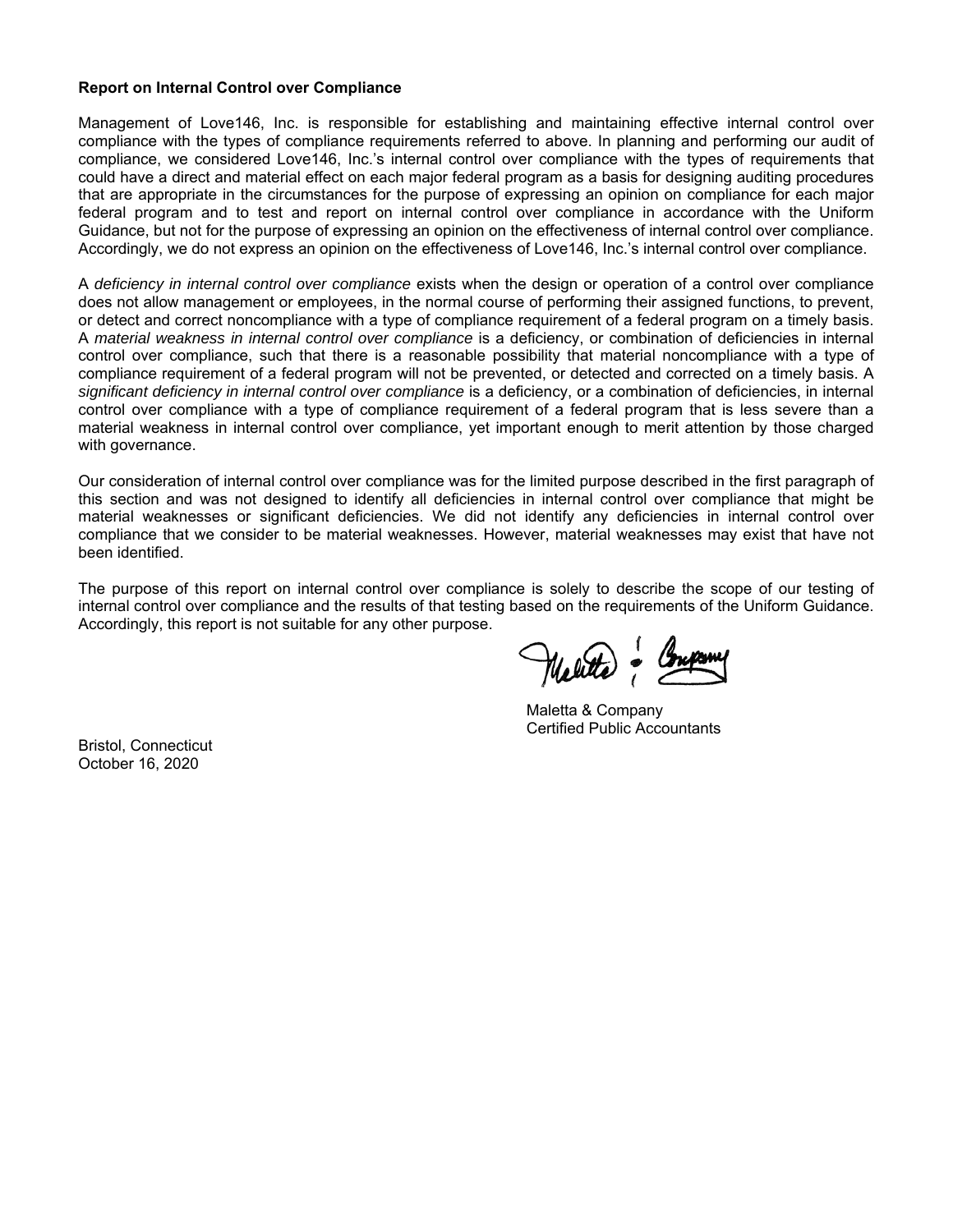#### **Love146, Inc. Schedule of Expenditures of Federal Awards For the Year Ended June 30, 2020**

| Federal Grantor/Pass-through/Program or Cluster Title                                         | Federal<br><b>CFDA</b><br><b>Number</b> | Pass-through<br>Entity<br><b>Identifying</b><br><b>Number</b> |    | Federal<br><b>Expenditures</b> |
|-----------------------------------------------------------------------------------------------|-----------------------------------------|---------------------------------------------------------------|----|--------------------------------|
| U.S. Department of Justice                                                                    |                                         |                                                               |    |                                |
| Direct programs                                                                               |                                         |                                                               |    |                                |
| Services for Trafficking Victims                                                              | 16.320                                  | n/a                                                           | \$ | 68,298                         |
| Pass-through programs from<br>State of Connecticut Judicial Branch<br>Crime Victim Assistance | 16.575                                  | 02-1817-28                                                    |    | 783.871                        |
| Total U.S. Department of Justice                                                              |                                         |                                                               |    | 852,169                        |
| <b>Total Expenditures of Federal Awards</b>                                                   |                                         |                                                               | £. | 852,169                        |

*See the accompanying notes to the Schedule of Expenditures of Federal Awards.*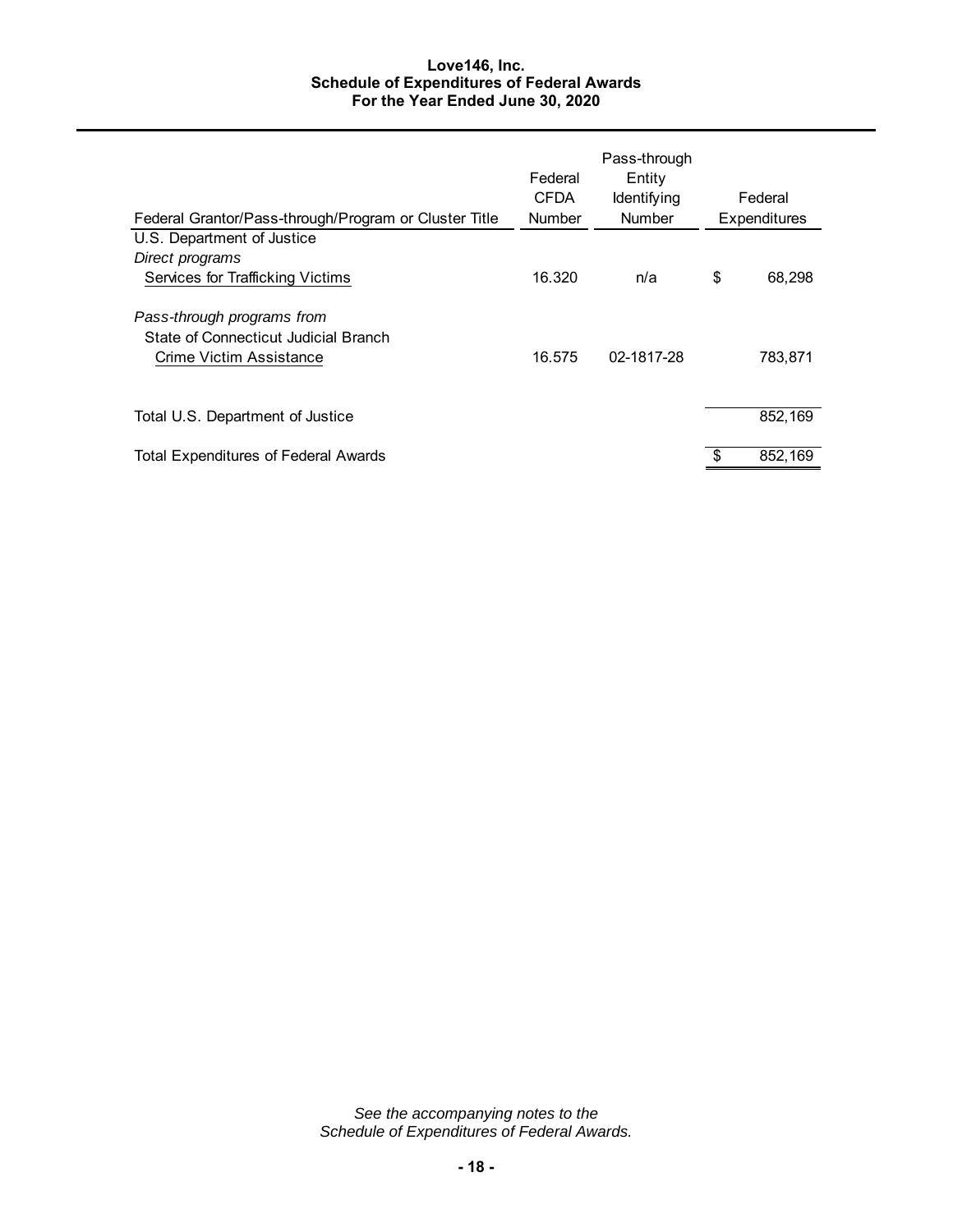# **Note A – Basis of Presentation**

The accompanying schedule of expenditures of federal awards (the Schedule) includes the federal award activity of Love146, Inc. under programs of the federal government for the year ended June 30, 2020. The information is this Schedule is presented in accordance with the requirements of Title 2 U.S. Code of Federal Regulations Part 200, *Uniform Administrative Requirements, Cost Principles, and Audit Requirements for Federal Awards* (Uniform Guidance). Because the Schedule presents only a selected portion of the operations of Love146, Inc., it is not intended to and does not present the financial position, changes in net assets, or cash flows of Love146, Inc.

# **Note B – Summary of Significant Accounting Policies**

- 1. Expenditures reported on the Schedule are reported on the accrual basis of accounting. Such expenditures are recognized following the cost principles contained in the Uniform Guidance, wherein certain types of expenditures are not allowable or are limited as to reimbursement.
- 2. Love146, Inc. used the 10 percent de minimis indirect cost rate.
- 3. Pass-through entity identifying numbers are presented where available.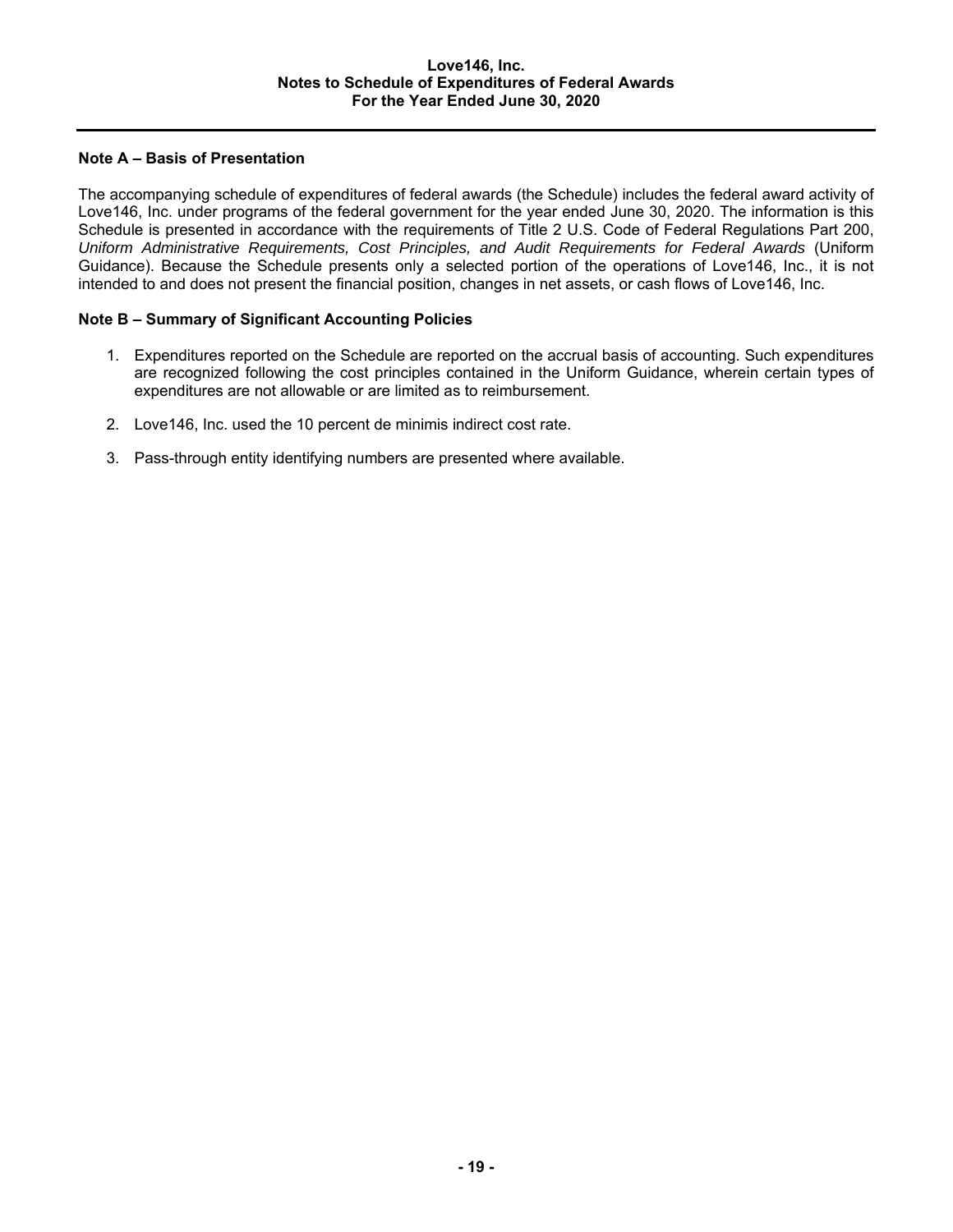#### **Love146, Inc. Schedule of Findings and Questioned Costs For the Year Ended June 30, 2020**

# **I. Summary of Auditor's Results**

# **Financial Statements**

| Type of auditor's report issued:                                                                     | <b>Unmodified</b> |                    |
|------------------------------------------------------------------------------------------------------|-------------------|--------------------|
| Internal control over financial reporting:<br>Material weakness(es) identified?                      | Yes               | X<br>No            |
| Significant deficiency(ies) identified?                                                              | Yes               | None Reported<br>х |
| Noncompliance material to financial statements noted?                                                | Yes               | No<br>х            |
| <b>Federal Awards</b>                                                                                |                   |                    |
| Internal control over major federal programs:<br>Material weakness(es) identified?                   | Yes               | No<br>X.           |
| Significant deficiency(ies) identified?                                                              | Yes               | None Reported<br>X |
| Type of auditor's report issued on compliance<br>for major federal programs:                         | Unmodified        |                    |
| Any audit finding disclosed that are required to be reported<br>in accordance with 2 CFR 200.516(a)? | Yes               | X<br>No            |
| Identification of major federal programs:                                                            |                   |                    |
| <b>CFDA#</b><br><b>Program Name</b><br>16.575<br><b>Crime Victim Assistance</b>                      |                   |                    |
| Dollar threshold used to distinguish between type A and type B programs:                             |                   | \$750,000          |
| Auditee qualified as a low-risk auditee?                                                             | Yes               | No<br>X            |
| II. Financial Statement Findings                                                                     |                   |                    |
| None                                                                                                 |                   |                    |

# **III. Federal Awards Findings**

None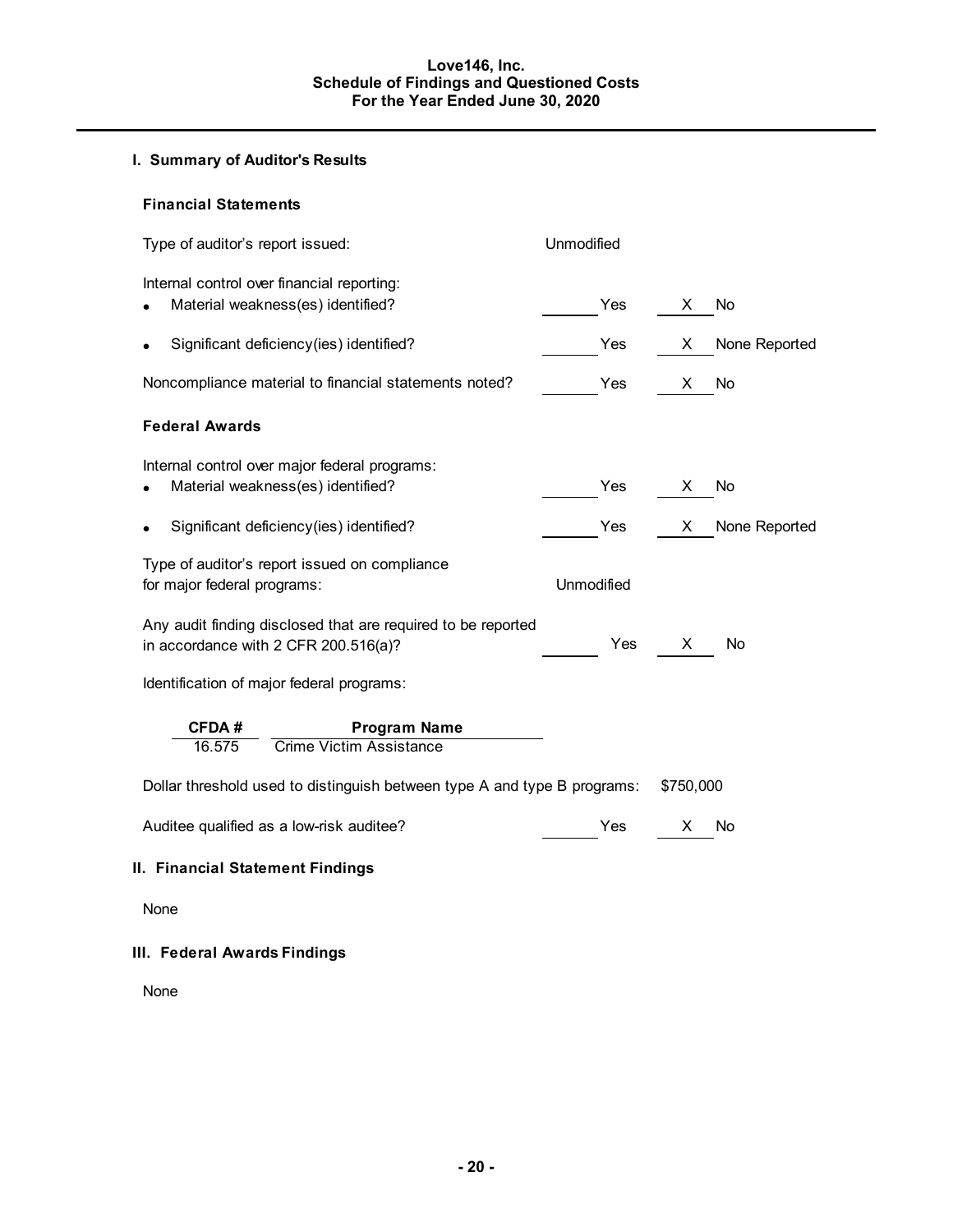

CERTIFIED PUBLIC ACCOUNTANTS 43 Enterprise Drive • Bristol, CT 06010-3990 • 860/582-6715 • Fax 860/585-6339

#### **Report on Compliance for Each Major State Program; Report on Internal Control over Compliance; and Report on the Schedule of Expenditures of State Financial Assistance Required by the State Single Audit Act**

Independent Auditor's Report

Board of Directors Love146, Inc.

## **Report on Compliance for Each Major State Program**

We have audited Love146, Inc.'s compliance with the types of compliance requirements described in the Office of Policy and Management's *Compliance Supplement* that could have a direct and material effect on each of Love146, Inc.'s major state programs for the year ended June 30, 2020. Love146, Inc.'s major state programs are identified in the summary of auditors' results section of the accompanying schedule of findings and questioned costs.

#### *Management's Responsibility*

Management is responsible for compliance with the requirements of laws, regulations, contracts and grants applicable to its state programs.

#### *Auditors' Responsibility*

Our responsibility is to express an opinion on compliance for each of Love146, Inc.'s major state programs based on our audit of the types of compliance requirements referred to above. We conducted our audit of compliance in accordance with auditing standards generally accepted in the United States of America; the standards applicable to financial audits contained in *Government Auditing Standards,* issued by the Comptroller General of the United States; and the State Single Audit Act (C.G.S. Sections 4-230 to 4-236). Those standards and the State Single Audit Act require that we plan and perform the audit to obtain reasonable assurance about whether noncompliance with the types of compliance requirements referred to above that could have a direct and material effect on a major state program occurred. An audit includes examining, on a test basis, evidence about Love146, Inc.'s compliance with those requirements and performing such other procedures as we considered necessary in the circumstances.

We believe that our audit provides a reasonable basis for our opinion on compliance for each major state program. However, our audit does not provide a legal determination of Love146, Inc.'s compliance.

#### *Opinion on Each Major State Program*

In our opinion, Love146, Inc., complied, in all material respects, with the types of compliance requirements referred to above that could have a direct and material effect on each of its major state programs for the year ended June 30, 2020.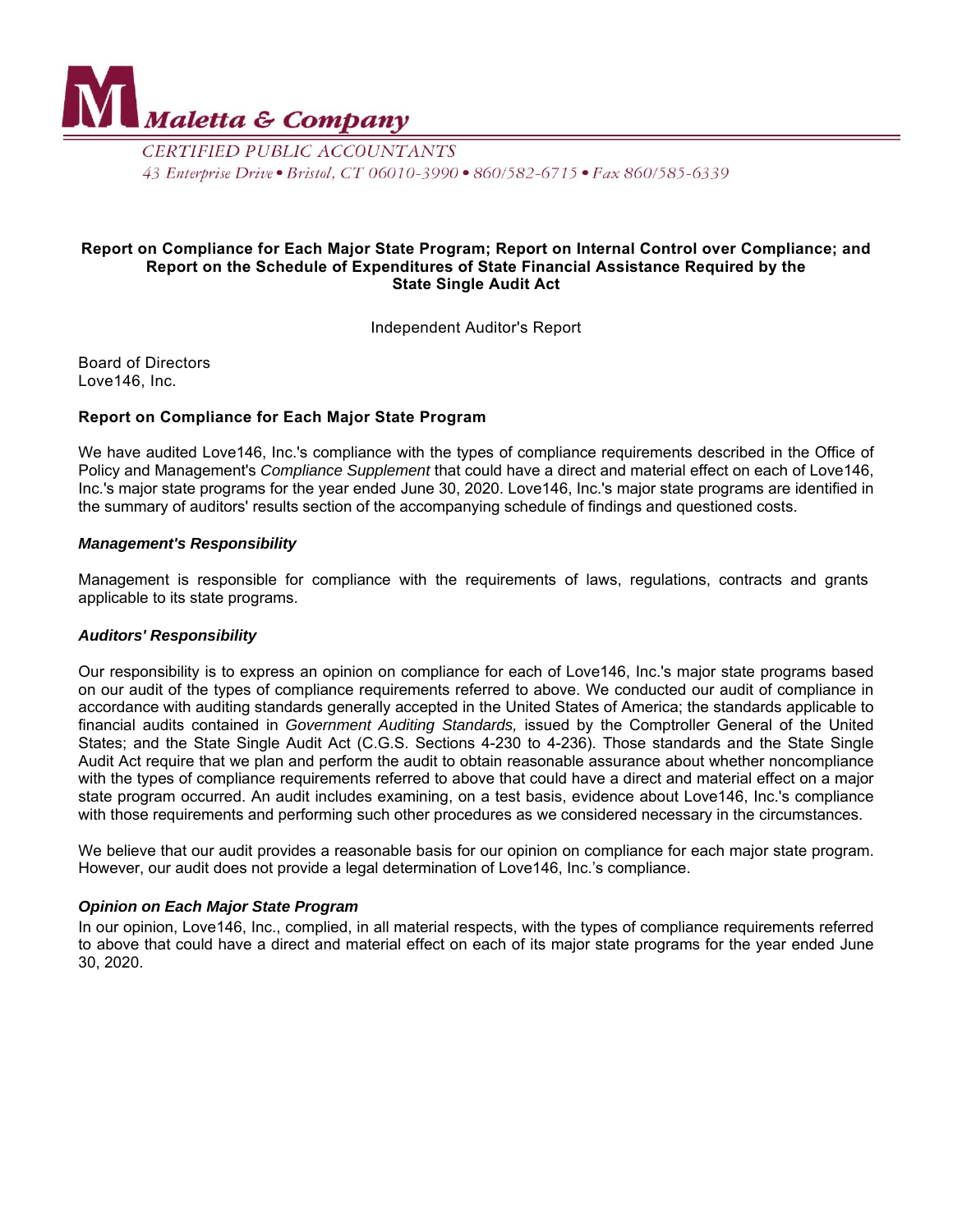### **Report on Internal Control over Compliance**

Management of Love146, Inc., is responsible for establishing and maintaining effective internal control over compliance with the types of compliance requirements referred to above. In planning and performing our audit of compliance, we considered Love146, Inc.'s internal control over compliance with the types of requirements that could have a direct and material effect on each major state program to determine the auditing procedures that are appropriate in the circumstances for the purpose of expressing our opinion on compliance for each major state program and to test and report on internal control over compliance in accordance with the State Single Audit Act, but not for the purpose of expressing an opinion on the effectiveness of internal control over compliance. Accordingly, we do not express an opinion on the effectiveness of Love146, Inc.'s internal control over compliance.

A deficiency in internal control over compliance exists when the design or operation of a control over compliance does not allow management or employees, in the normal course of performing their assigned functions, to prevent, or detect and correct, noncompliance with a type of compliance requirement of a state program on a timely basis. A material weakness in internal control over compliance is a deficiency, or combination of deficiencies, in internal control over compliance such that there is a reasonable possibility that material noncompliance with a type of compliance requirement of a state program will not be prevented, or detected and corrected, on a timely basis. A significant deficiency in internal control over compliance is a deficiency, or combination of deficiencies, in internal control over compliance with a type of compliance requirement of a state program that is less severe than a material weakness in internal control over compliance, yet important enough to merit attention by those charged with governance

Our consideration of internal control over compliance was for the limited purpose described in the first paragraph of this section and was not designed to identify all deficiencies in internal control over compliance that might be material weaknesses or significant deficiencies. We did not identify any deficiencies in internal control over compliance that we consider to be material weaknesses. However, material weaknesses may exist that have not been identified.

The purpose of this report on internal control over compliance is solely to describe the scope of our testing of internal control over compliance and the results of that testing based on the requirements of the State Single Audit Act. Accordingly, this report is not suitable for any other purpose.

#### **Report on Schedule of Expenditures of State Financial Assistance Required by the State Single Audit Act**

We have audited the financial statements of Love146, Inc., as of and for the year ended June 30, 2020 and have issued our report thereon dated October 16, 2020, which contained an unmodified opinion on those financial statements. Our audit was conducted for the purpose of forming an opinion on the financial statements as a whole. The accompanying schedule of expenditures of state financial assistance is presented for purposes of additional analysis as required by the State Single Audit Act and is not a required part of the financial statements. Such information is the responsibility of management and was derived from and relates directly to the underlying accounting and other records used to prepare the financial statements. The information has been subjected to the auditing procedures applied in the audit of the financial statements and certain additional procedures, including comparing and reconciling such information directly to the underlying accounting and other records used to prepare the financial statements or to the financial statements themselves, and other additional procedures in accordance with auditing standards generally accepted in the United States of America. In our opinion, the schedule of expenditures of state financial assistance is fairly stated in all material respects in relation to the financial statements as a whole.

Melitte : Company

Maletta & Company Certified Public Accountants

Bristol, Connecticut October 16, 2020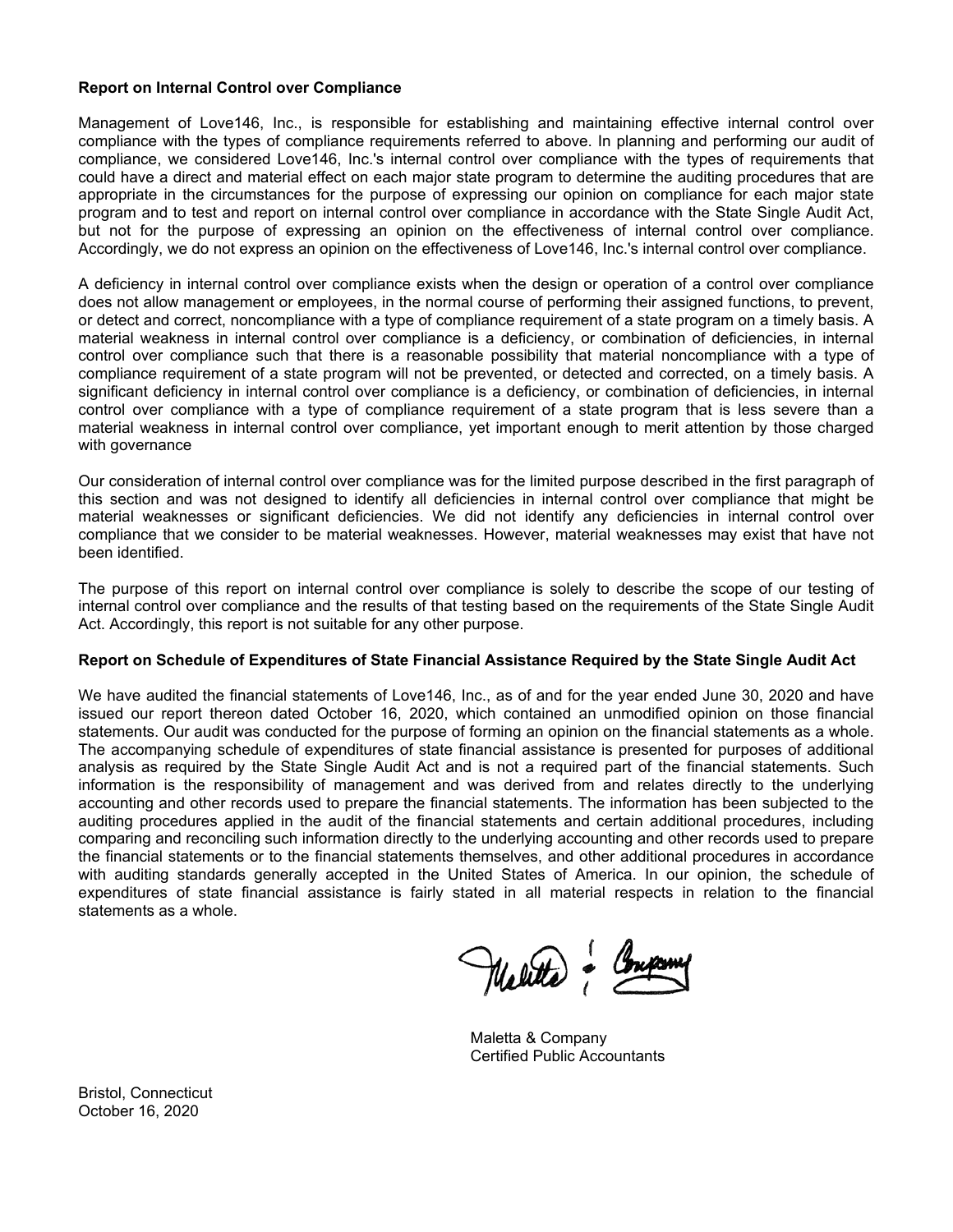#### **Love146, Inc. Schedule of Expenditures of State Financial Assistance For the Year Ended June 30, 2020**

| State Grantor/Pass-Through Grantor/<br>Program Title                                                                                                                      | State Grant Program<br>Core-CT Number |   | <b>Expenditures</b> |  |
|---------------------------------------------------------------------------------------------------------------------------------------------------------------------------|---------------------------------------|---|---------------------|--|
| Department of Children and Families<br>Board Care for Children - Foster<br>Therapeutic Case Management and Rapid<br>Response Services for Victims of Human<br>Trafficking | 11000-DCF91100-16135                  | S | 347,001             |  |
| <b>Total State Financial Assistance</b>                                                                                                                                   |                                       | S | 347.001             |  |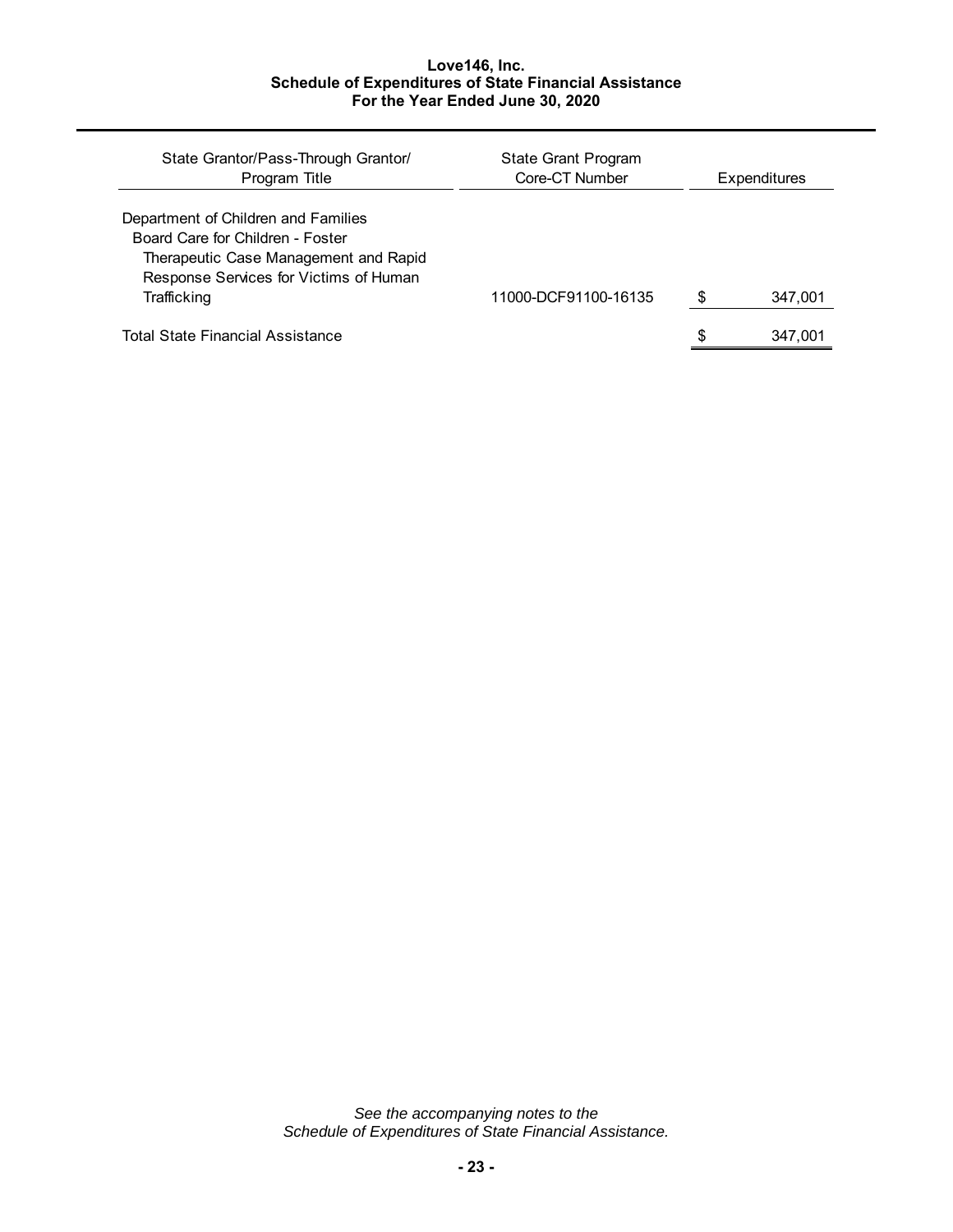#### **Love146, Inc. Notes to Schedule of Expenditures of State Financial Assistance For the Year Ended June 30, 2020**

The accompanying schedule of expenditures of state financial assistance included state grant activity of Love146, Inc. under programs of the State of Connecticut for the fiscal year ended June 30, 2020. Various departments and agencies of the State of Connecticut have provided financial assistance through grants and other authorizations in accordance with the General Statutes of the State of Connecticut. These financial assistance programs fund several programs including providing case management and therapeutic services for victims of human trafficking and related crimes through survivor care and prevention education.

# **1. Summary of Significant Accounting Policies**

The accounting policies of Love146, Inc. conform to accounting principles generally accepted in the United States of America as applicable to not-for-profit agencies.

The information in the Schedule of Expenditures of State Financial Assistance is presented based upon regulations established by the State of Connecticut, Office of Policy and Management.

## *Basis of Accounting*

The expenditures reported on the Schedule of Expenditures of State Financial Assistance reported on the accrual basis of accounting. In accordance with Section 4-236-22 of the Regulations to the State Single Audit Act, certain grants are not dependent on expenditure activity, and accordingly, are considered to be expended in the fiscal year of receipt. These grant program receipts are reflected in the expenditures column of the Schedule of Expenditures of State Financial Assistance.